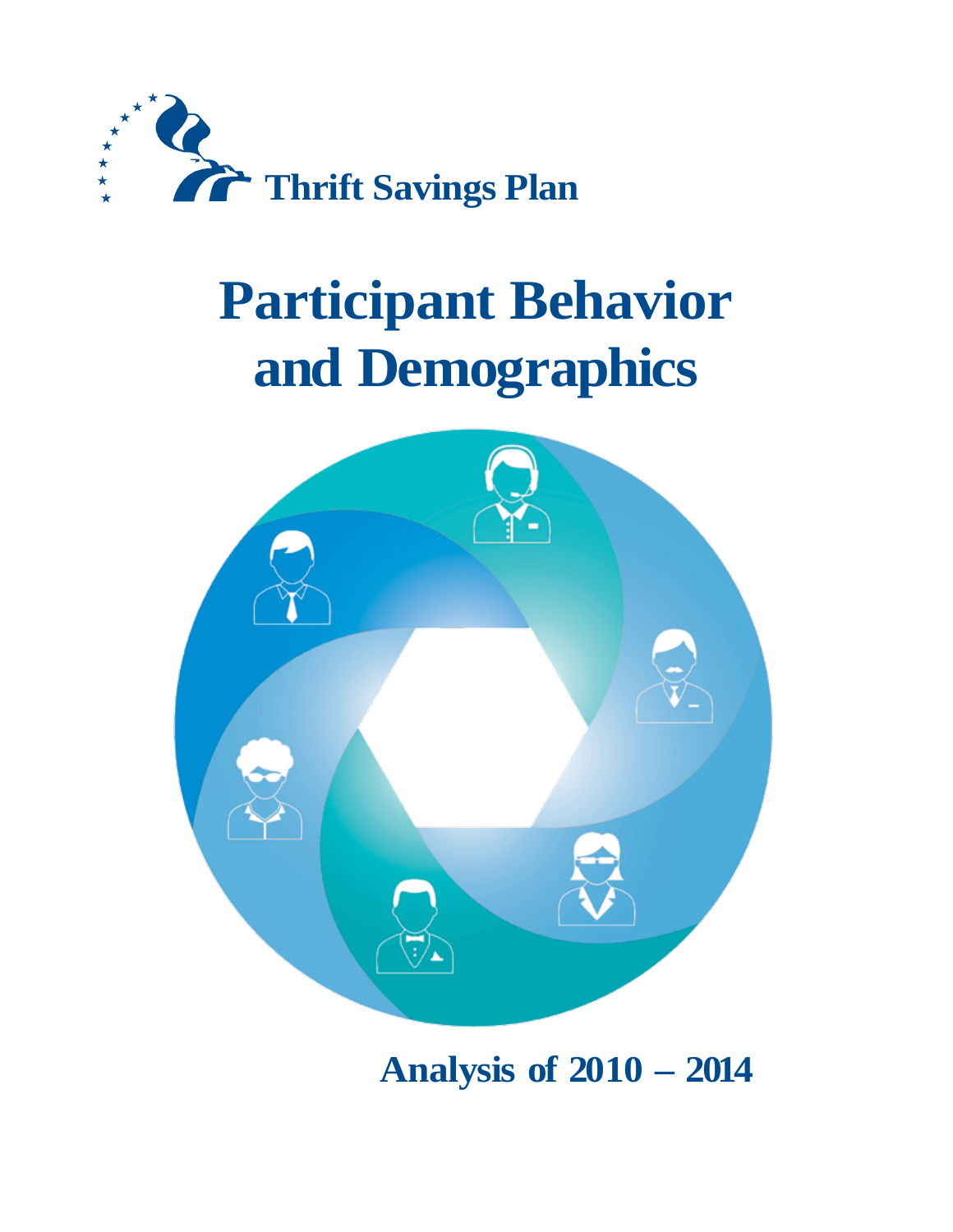#### **Introduction**

This analysis of Thrift Savings Plan (TSP) participant demographics prepared by the Federal Retirement Thrift Investment Board is based on participant data enhanced with additional indicative data from the Office of Personnel Management (OPM). The analysis of calendar year 2014 data is similar to analysis of data conducted in previous years.

As with the 2013 report, the 2014 analysis will focus solely on participants in FERS, the Federal Employee Retirement System, as the participant population in the Civil Service Retirement System (CSRS) is a very small and declining segment of the TSP. Information from this analysis provides insight on demographics, investment behaviors and how plan design changes may influence participation and contribution behaviors. Finally, this analysis helps us identify trends with the participant usage of benefit options.

## **Background**

The Federal Retirement Thrift Investment Board is an independent Federal agency that was established to administer the Thrift Savings Plan (TSP) under the Federal Employees' Retirement System Act of 1986 (See 5 U.S.C. §§ 8351; 8401 et seq.). Similar to the type of savings and tax benefits that many private corporations offer their employees under I.R.C. §401(k) plans, the TSP provides Federal civilian employees and members of the uniformed services the opportunity to save for additional retirement security. The Agency's mission is to act solely in the interest of its participants and beneficiaries.

TSP participants can invest their employee and employer contributions in the following core funds:

- Government Securities Investment Fund (*G Fund*)
- Fixed Income Index Investment Fund (*F Fund*)
- Common Stock Index Investment Fund (*C Fund*)
- Small Cap Stock Index Investment Fund (*S Fund*)
- International Stock Index Investment Fund (*I Fund*)

In addition to these indexed core funds, participants may also invest in five Lifecycle Funds (*L Funds*). The L Funds are custom target-date funds invested exclusively in the G, F, C, S, and I Funds.

During the period covered by this report, the TSP underwent two major plan design changes. The implementation of automatic enrollment occurred in August 2010, and the acceptance of Roth contributions commenced in May 2012. The ongoing impact of these changes on participant behavior will be discussed in this analysis.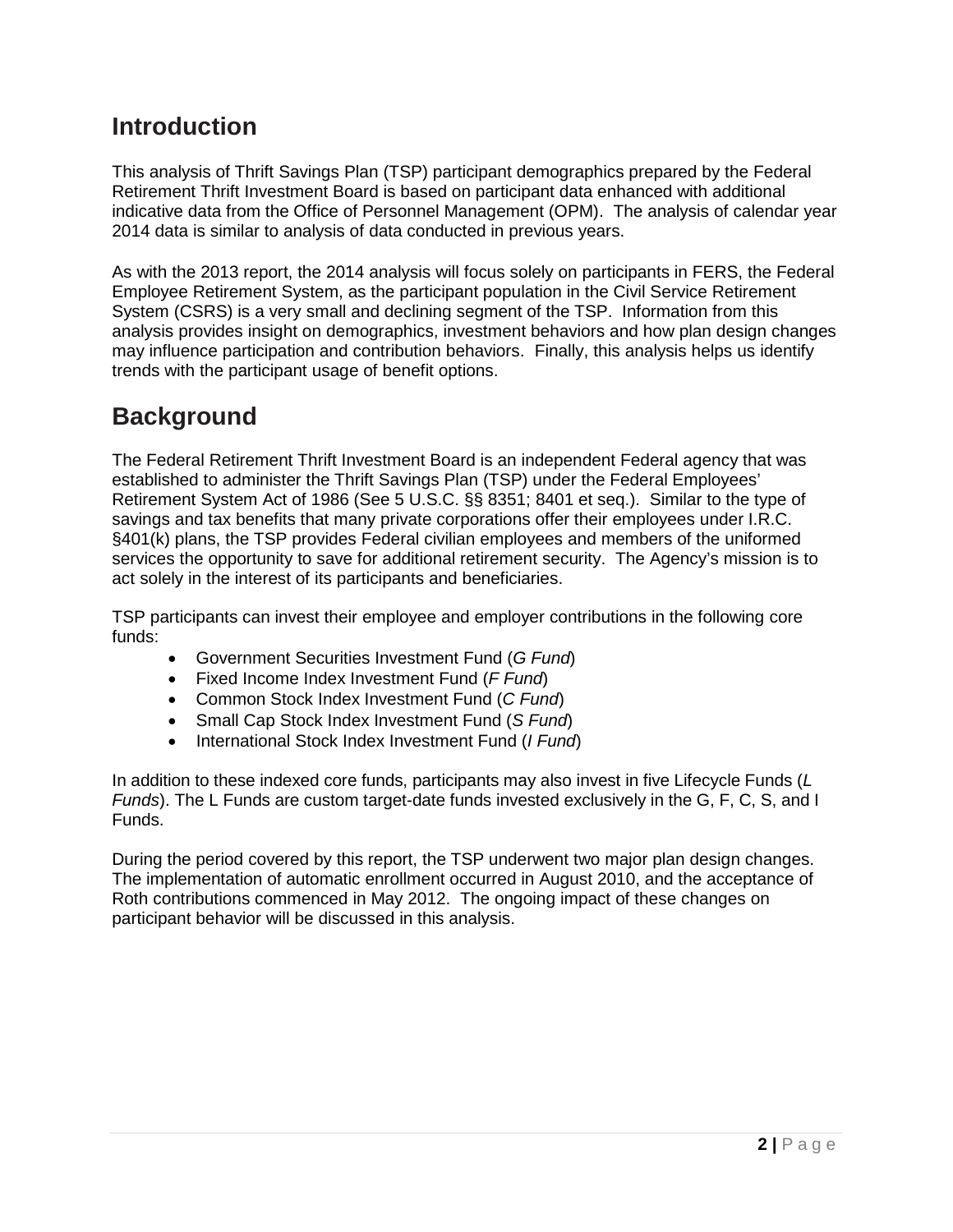### **Data Collection and Methodology**

This report is based on data extracted from the TSP recordkeeping system, which was enhanced with information from OPM. In each year covered by this report, the TSP provided extract data on the accounts of all TSP participants identified as active civilian Federal employees. OPM enhanced the data by comparing it to their database of Executive Branch and Postal Service employees and added data on participants' annual salary, length of Federal service, employment (full-time vs. part-time) status, gender, race and ethnicity, and education.

Not all records for participants on the TSP extract can be matched with OPM data. In 2014, a total of over 2.6 million participants were identified by the TSP, and OPM returned data on approximately 2.4 million employees. A similar ratio of total records extracted to records matched was seen in other years covered by this report. The inability to match some TSP records to OPM data occurs when OPM or TSP data is incomplete. Additionally, since OPM does not collect data on employees of the Legislative and Judicial Branches, OPM is not able to match against those records. Part-time or intermittent employees are identified in the dataset; however, they are excluded from the analysis because their hourly work schedule (and therefore their actual compensation) is not known. While the TSP maintains records for a large number of retired or otherwise separated participants, such participants are not active and are therefore not considered within the context of this report. Lastly as previously noted, this report focuses solely on the FERS population, and records for approximately 129,000 CSRS participants were excluded from the analysis. See the table in Appendix A for a summary of the demographics of fulltime FERS participants included in this analysis. The tables in Appendices B and C provide additional demographic summaries of fulltime FERS participants based on their contributing or non-contributing status.

In this report, salaries are shown in quintiles. The first quintile represents the 20% of all records in the lowest annual salary band; the fifth quintile represents the 20% of records in the highest salary band. Data on salary ranges for the quintiles in each year can be found in Appendix D.

In summary, the analysis provided in this report is subject to the following limitations:

The exclusion of TSP accounts for employees of the Legislative and Judicial Branches may modestly distort the findings.

The exclusion of TSP accounts that cannot be matched with OPM data may modestly distort the findings.

The exclusion of TSP accounts for part-time and intermittent workers is likely to have a more meaningful impact on the findings. Since this group is likely to participate and contribute at lower rates than full-time employees, the findings may marginally overestimate the rates of participation and deferral of the total TSP participant base.

Employees' actual deferral rates are not included in the TSP or OPM databases. Therefore, an approximation of annualized deferral rate is calculated by comparing the total employee contributions to the annual salary rate for each calendar year.

#### **Analysis**

The following sections of this report examine the behaviors of FERS participants across a fiveyear timeframe ending December 31, 2014 and through the lens of six demographic filters – age, tenure, salary, gender, race and ethnicity, and education. The exhibits and narratives display the relationships between these demographic factors and participant behaviors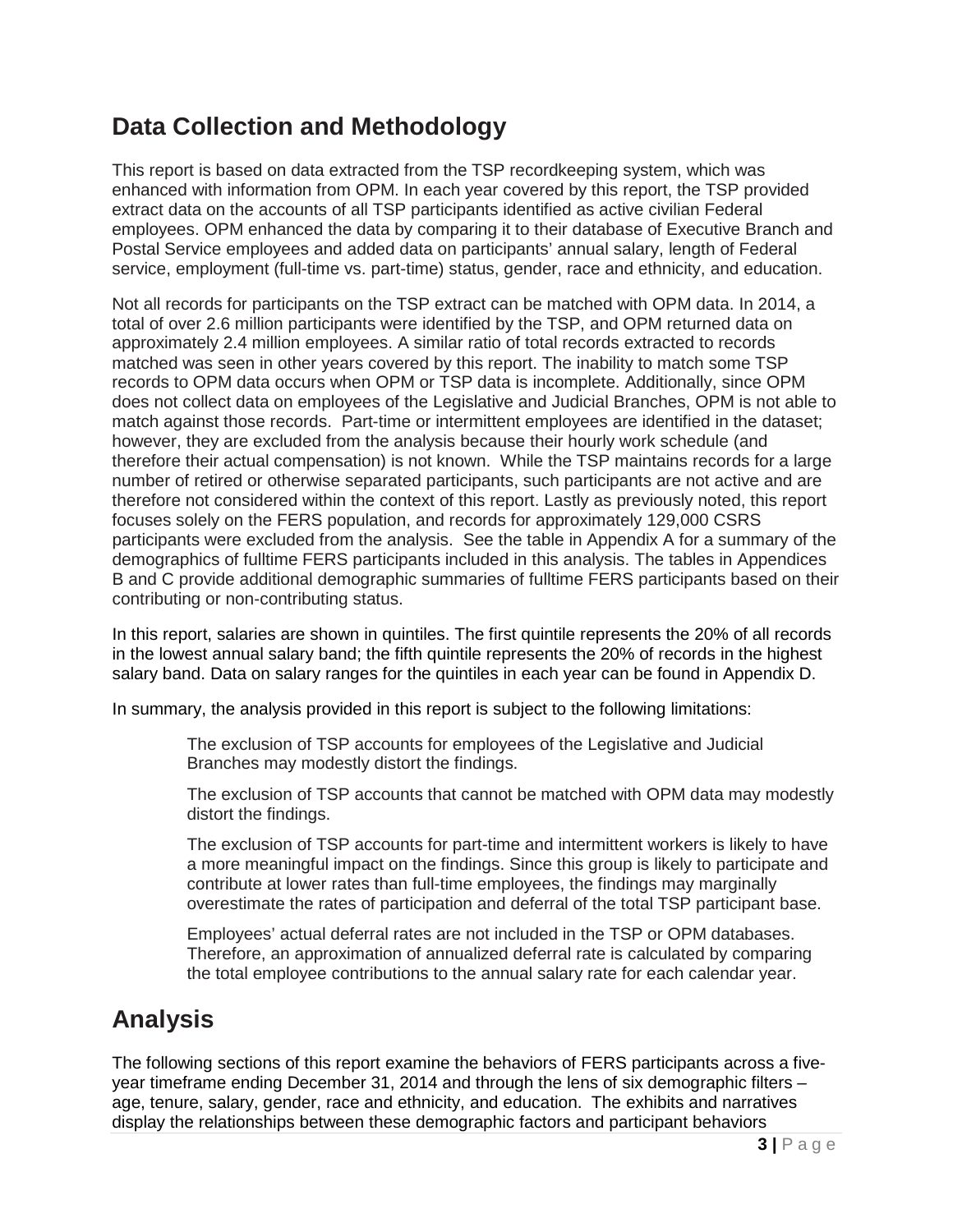associated with participation and automatic enrollment; contribution deferral rates; investment allocation and activity; and loan and hardship withdrawal usage.

#### Plan Participation

FERS participation was at a five-year high of 89.9% by the end of 2014. Figure 1 illustrates the steady improvement in the participation rate since the implementation of automatic enrollment for new hires in August 2010. Automatic enrollment provides that new employees automatically have 3% of their salary deferred into the TSP unless the employee makes an active election not to participate in the Plan. Until September 2015, contributions for automatically enrolled participants were defaulted into the Government Securities Investment (G) Fund. With the passage of the Smart Savings Act, Public Law 113-255, the default investment fund for new participants changed from the G Fund to an age-appropriate Lifecycle (L) Fund. Automatic enrollment has meant that not only do participants immediately receive the Agency 1% Automatic contribution, but they also start deferrals and receive matching contributions immediately upon hire.



*Figure 1*

As reported in 2013, automatic enrollment continues to be a success in improving the participation of the less tenured. Historically, participation has been lowest among the newest employees, those with two or less years of employment, with rates of participation gradually increasing as the length of tenure increased. However, with the introduction of automatic enrollment in August 2010, this trend has strongly shifted and now the shortest-tenured

employees have the highest participation rates. As shown in figure 2, participation among the shortesttenured was the lowest at 82.1% in 2010 while the longest-tenured participated at a rate of 89.9%. By 2014, those with less than two years of tenure participated at a rate of 98.4% the highest rate of participation among all tenure bands and more than 9% higher than the longest-tenured cohort.

*After automatic enrollment, the two lowest tenure cohorts now have participation rates above 90%. Those with less than two-years of tenure have the highest rate of participation at 98.4% while those with two to five years of tenure are at 92.4% participation*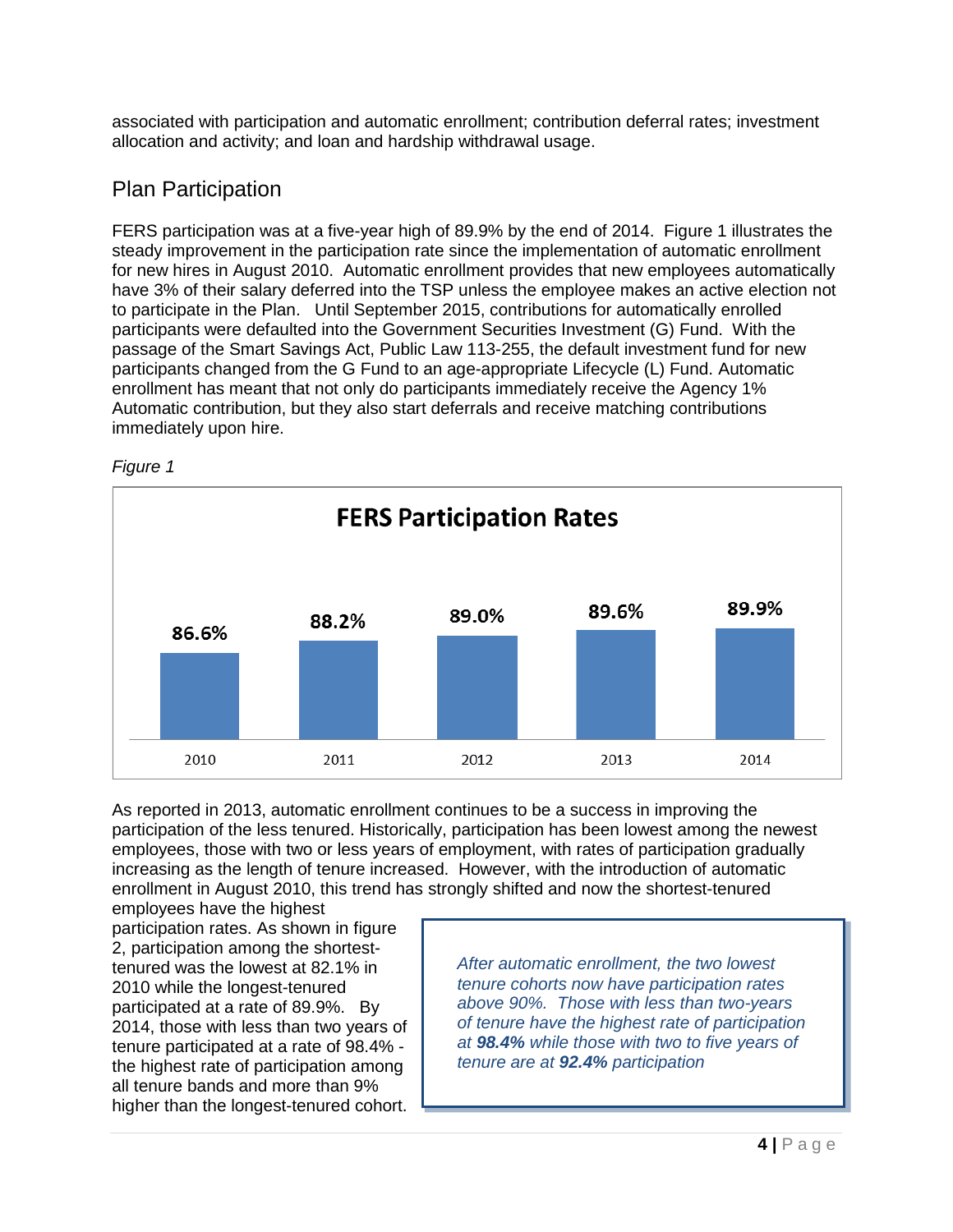As times elapses since the implementation of automatic enrollment, its impact on other tenure cohorts becomes apparent. Participants with two to five years of tenure (92.4%) now participate at a rate higher than the longest-tenured (89.1%)



*Figure 2*

Automatic enrollment has also led to similar improvements in the participation of the youngest and lowest-paid. In 2010, the participation rate for the under age 29 cohort was the lowest among all age cohorts at 83.9%, while the age 60-69 cohort had the highest participation at 89.0%. By 2014, the youngest cohort had surpassed all other age cohorts and had the highest rate of participation – 94.6% while the second youngest cohort (age 30-39) trailed closed behind with a participation rate of 92.4%. In 2010, participation rates among the lowest-paid quintile

trailed that of the highest paid by approximately 20%. By 2014, the difference between the two quintiles was reduced to 10%. However, it is worth noting that rate of improvement was not as significant among the second salary quintile – the lower paid. Participation among this group increased 0.8% from 83.4% in 2010 to 84.2% in 2014. When examining participation by race and ethnicity cohorts, participation among black, Native American, and multi-racial cohorts had the most improvement during this report period.

*Automatic enrollment has improved participation among the lowest paid by nearly 10%, growing from 76.2% in 2010 to 85.8% in 2014.*

However, participation among blacks at 83.7% lags significantly behind Asians who have the highest participation rate of 95.3%. It should be noted that males and females have consistently participated at nearly the same rate for each year in this reporting period. See Table 1 below: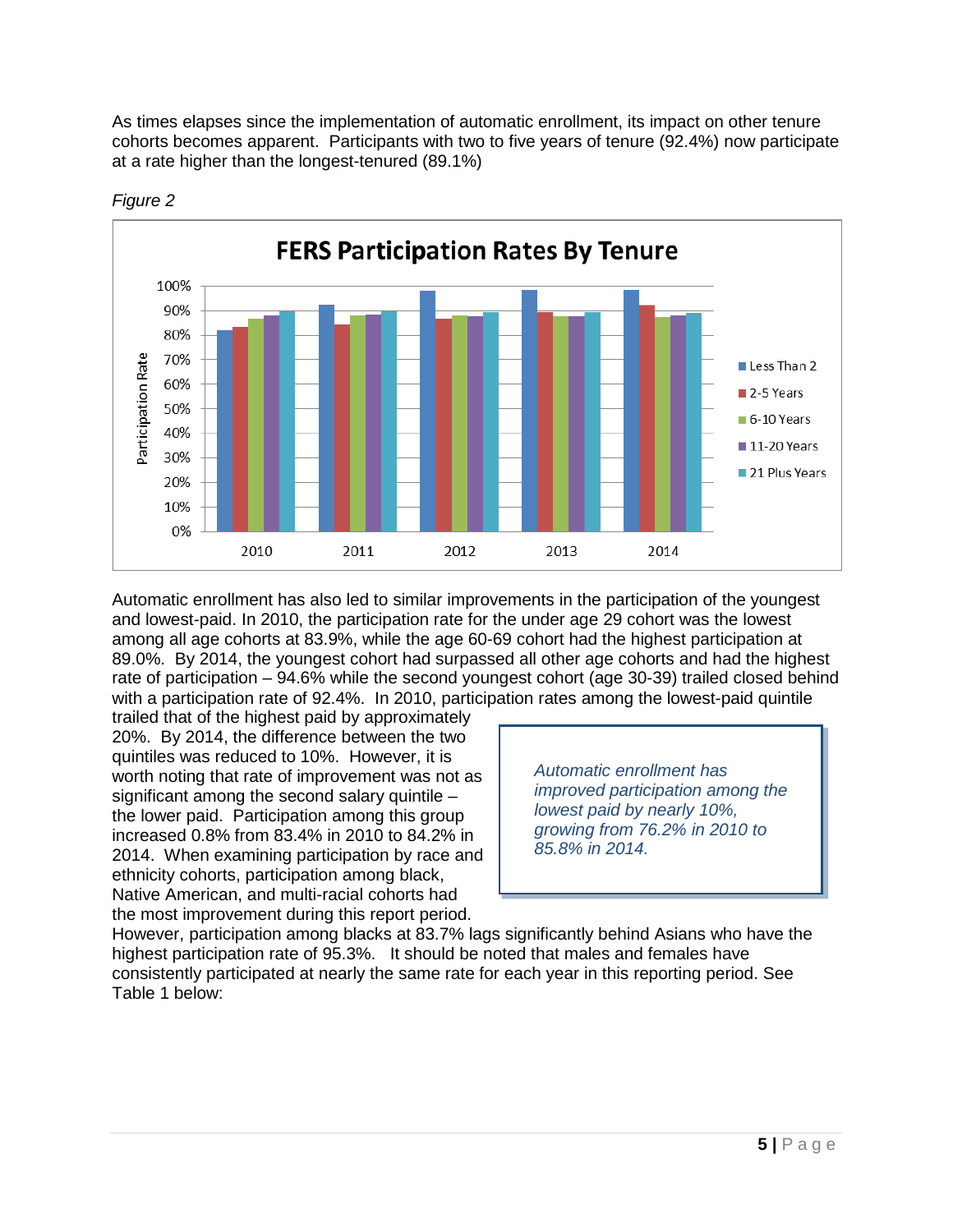| í<br>ч. |  |
|---------|--|
|---------|--|

| <b>Annual FERS Participation Rates by Demographic Cohorts</b> |       |       |       |       |       |  |  |  |  |
|---------------------------------------------------------------|-------|-------|-------|-------|-------|--|--|--|--|
|                                                               | 2010  | 2011  | 2012  | 2013  | 2014  |  |  |  |  |
| Age                                                           |       |       |       |       |       |  |  |  |  |
| $= 29$                                                        | 83.9% | 89.1% | 91.7% | 93.3% | 94.6% |  |  |  |  |
| $30 - 39$                                                     | 85.7% | 88.2% | 89.5% | 90.5% | 91.3% |  |  |  |  |
| $40 - 49$                                                     | 86.1% | 87.1% | 87.6% | 88.0% | 88.4% |  |  |  |  |
| $50 - 59$                                                     | 88.0% | 88.5% | 88.7% | 88.9% | 89.0% |  |  |  |  |
| $60 - 69$                                                     | 89.0% | 89.1% | 89.1% | 89.1% | 89.1% |  |  |  |  |
| $70+$                                                         | 87.1% | 87.3% | 87.5% | 87.8% | 87.2% |  |  |  |  |
| <b>Tenure</b>                                                 |       |       |       |       |       |  |  |  |  |
| Less than 2 years                                             | 82.1% | 92.6% | 98.2% | 98.3% | 98.4% |  |  |  |  |
| 2-5 years                                                     | 83.3% | 84.2% | 86.7% | 89.5% | 92.4% |  |  |  |  |
| 6-10 years                                                    | 86.8% | 88.0% | 87.9% | 87.6% | 87.4% |  |  |  |  |
| $11-20$ years                                                 | 88.0% | 88.2% | 87.8% | 87.7% | 87.9% |  |  |  |  |
| $21 + years$                                                  | 89.9% | 89.7% | 89.5% | 89.5% | 89.1% |  |  |  |  |
| <b>Salary Quintile</b>                                        |       |       |       |       |       |  |  |  |  |
| Q1 Lowest Paid                                                | 76.2% | 80.6% | 82.7% | 84.3% | 85.8% |  |  |  |  |
| Q2 Lower Paid                                                 | 83.4% | 83.8% | 83.6% | 83.8% | 84.2% |  |  |  |  |
| Q3 Mid-Range                                                  | 87.3% | 88.3% | 89.0% | 89.4% | 89.1% |  |  |  |  |
| Q4 Higher Paid                                                | 91.3% | 92.4% | 92.8% | 93.1% | 93.3% |  |  |  |  |
| Q5 Highest Paid                                               | 95.1% | 95.4% | 95.6% | 95.7% | 95.8% |  |  |  |  |
| Gender                                                        |       |       |       |       |       |  |  |  |  |
| Female                                                        | 86.6% | 88.0% | 88.6% | 89.1% | 89.5% |  |  |  |  |
| Male                                                          | 86.7% | 88.2% | 88.9% | 89.3% | 89.7% |  |  |  |  |
| <b>Race and Ethnicity</b>                                     |       |       |       |       |       |  |  |  |  |
| American Indian or Native Alaskan                             | 82.0% | 84.2% | 85.3% | 85.7% | 86.1% |  |  |  |  |
| Asian or Other Pacific Islander                               | 92.2% | 93.7% | 94.5% | 95.0% | 95.3% |  |  |  |  |
| <b>Black or African American</b>                              | 79.6% | 81.9% | 82.6% | 83.3% | 83.7% |  |  |  |  |
| White                                                         | 89.1% | 90.8% | 91.7% | 92.3% | 92.6% |  |  |  |  |
| Hispanic Or Latino                                            | 86.0% | 88.0% | 88.9% | 89.4% | 89.8% |  |  |  |  |
| <b>Multi-Racial</b>                                           | 84.1% | 88.2% | 90.0% | 91.0% | 91.7% |  |  |  |  |
| Unknown                                                       | 84.6% | 84.2% | 83.9% | 84.1% | 84.6% |  |  |  |  |
| <b>Education</b>                                              |       |       |       |       |       |  |  |  |  |
| Without High School Diploma                                   | 73.7% | 76.7% | 77.4% | 77.8% | 77.9% |  |  |  |  |
| <b>High School Diploma</b>                                    | 78.1% | 83.2% | 84.5% | 85.0% | 85.4% |  |  |  |  |
| Some College or Training                                      | 82.4% | 86.3% | 87.1% | 87.7% | 88.1% |  |  |  |  |
| <b>Bachelor's Degree</b>                                      | 90.4% | 93.1% | 93.7% | 94.0% | 94.3% |  |  |  |  |
| Post-Bachelor's Education/Degree                              | 91.6% | 94.6% | 95.1% | 95.5% | 95.7% |  |  |  |  |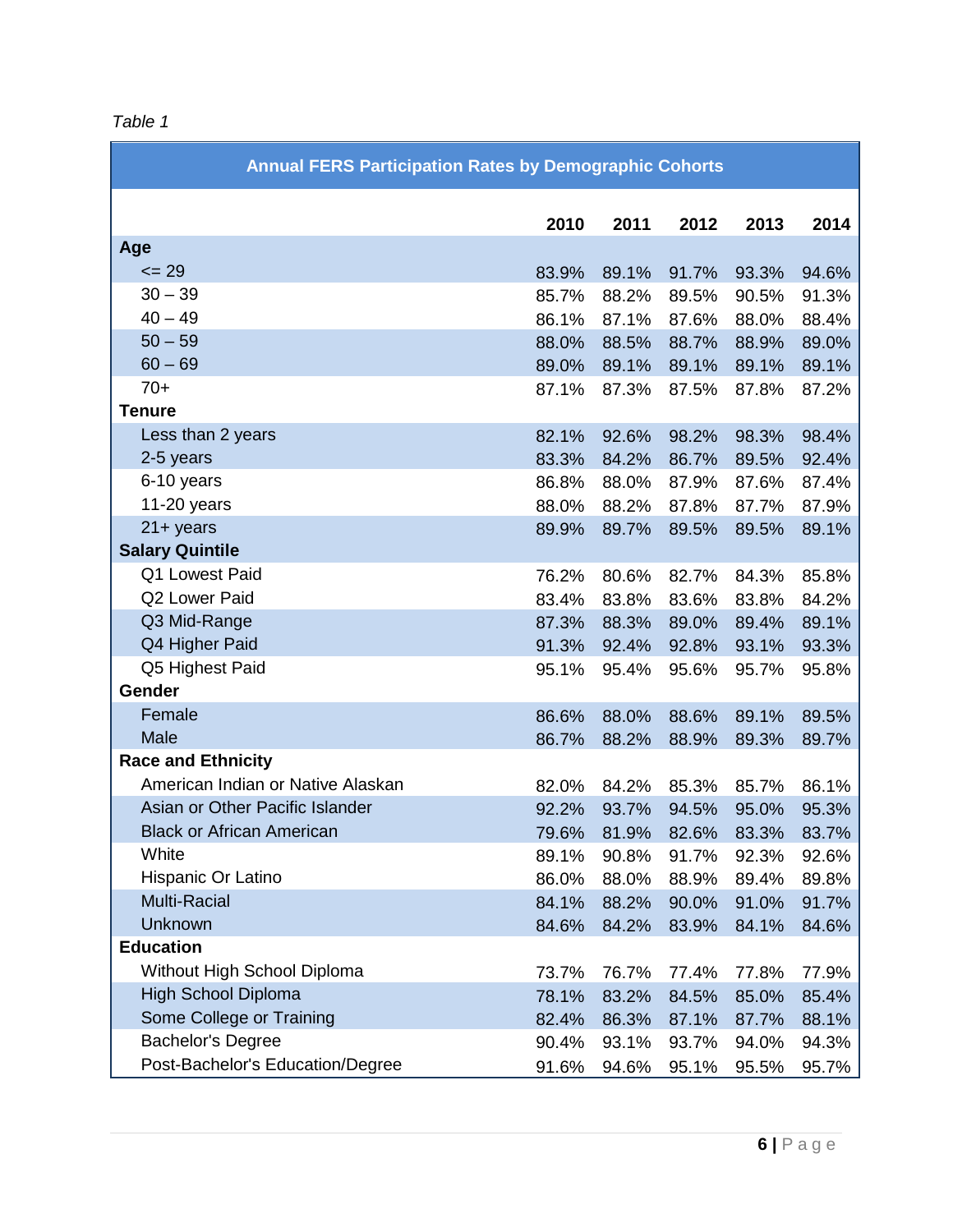While automatic enrollment has significantly increased participation among the newly hired, it has not, thus far, resulted in a significant increase in the number of participants who remain "unengaged" or otherwise make no investment/deferral election. The vast majority of autoenrolled participants are remaining in the Plan, and of this population, 62.3% are actively making deferral rate changes, while others are showing signs of life by having made interfund transfers or other transactions. However, as shown in figure 3, those who remain in the autoenrolled status (no deferral change or investment activity) are mostly in the lowest salary quintiles.





#### Contribution Deferral Rates

The FERS contribution deferral rate (includes employee Roth, traditional and catch-up contributions) has remained relatively flat during the five years since the implementation of automatic enrollment, dropping slightly to 8.1% in 2014 as shown in figure 4. While the FERS

rate exceeds the 5.9% average deferral percent  $(ADP)<sup>1</sup>$  $(ADP)<sup>1</sup>$  $(ADP)<sup>1</sup>$  of other defined contribution plans, it is significantly lower than the 9.5% FERS deferral rates of the mid-2000s. Although there may be a number of factors causing the decline in deferral rates, it must be noted that current rates are even lower than they were in 2008 and 2009 at the height of the economic downtown. In comparison, participation rates have improved steadily since the economic

 $\overline{a}$ 



<span id="page-6-0"></span><sup>&</sup>lt;sup>1</sup> "For [Non-highly compensated employees], the median ADP was  $5.9\%$  . . ., while the median ADP for [highly compensated employees was 7.0%. . . ." Deloitte, Annual Defined Contribution Benchmarking Survey – Ease of Use Drives Engagement in Saving for Retirement, 2015 Edition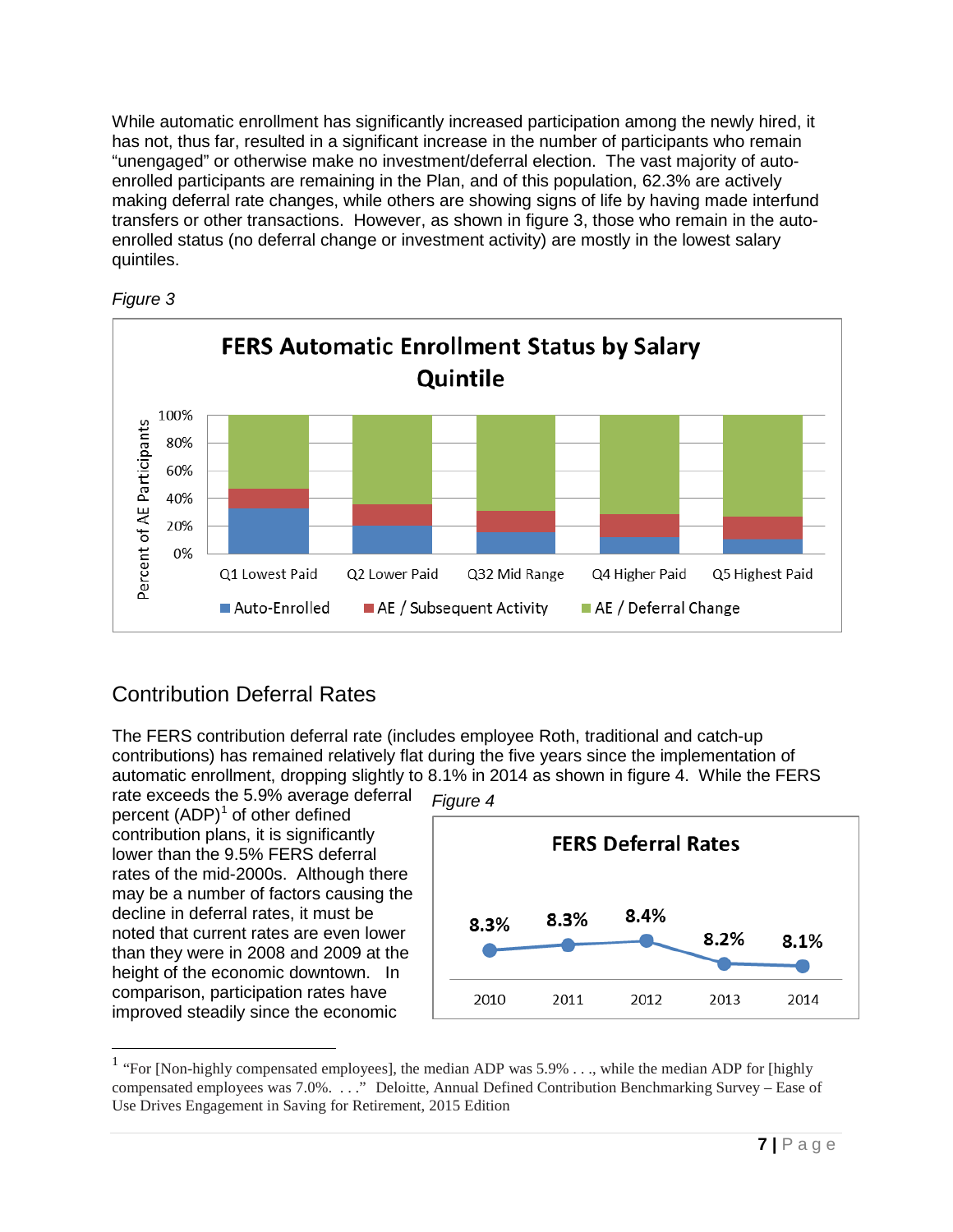downturn, largely attributable to automatic enrollment. While 62.3% of automatically-enrolled participants change their deferrals from the 3% default rate, automatic enrollment, nevertheless, appears to have had an overall dampening effect on deferral rates.

Figure 5 illustrates the power of plan design on participant behavior. FERS participants receive dollar-for-dollar matching contributions on the first 3% of pay and 50 cents on the dollar on the next 2%. The full match is achieved with a 5% contribution. Consequently, deferral rates aggregate in the 5-6% range, with 30.5% of TSP contributors being in this range in 2014. Of significant note, 25.6% of participants are not receiving the full matching contribution as they are contributing less than 5%.



*Figure 5*

As expected, the lowest-paid participants are deferring the least  $-4.7\%$  less than the highest paid. See table 2. However, with an average deferral rate of 5.1%, the lowest paid are receiving the full match. Also as expected, the youngest and shortest-tenured participants have

the lowest deferral rates with deferrals steadily increasing with age and tenure. Deferral rates also increase in correlation with education level. During each year in this report period, males have contributed about six-tenths of one percent more than females. Deferral rates among blacks at 6.2%, significantly lags behind Asians who have the highest deferral rate of 10.0%, whites at 8.1% and Latinos at 7.5%.

*Participants with less than two years of tenure had an average deferral rate of 3.7% in 2014. They are the only tenure cohort that is not, on average, receiving the full match.*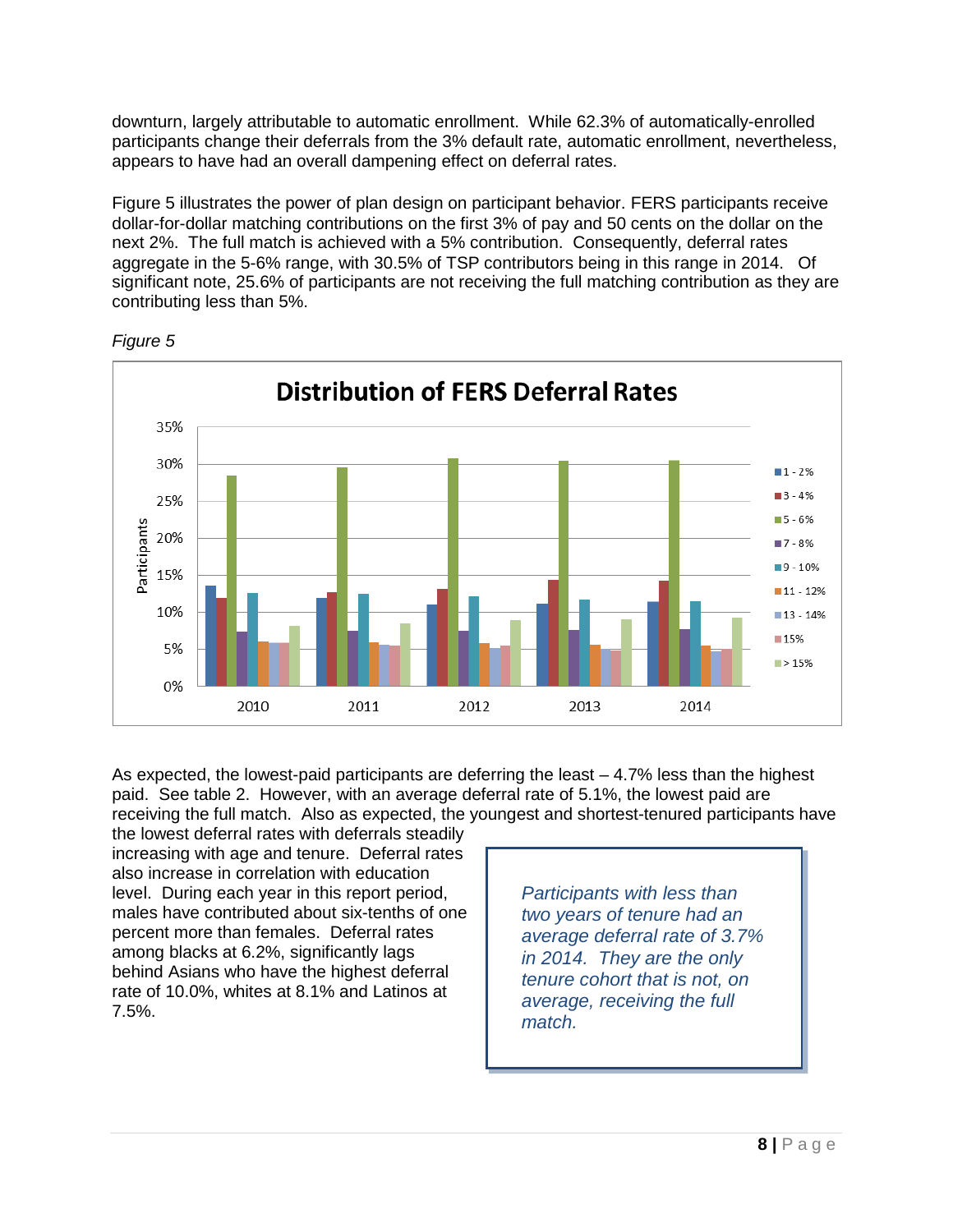| ١,<br>,<br>π. |  |
|---------------|--|
|---------------|--|

| <b>Annual FERS Deferral Rates by Demographic Cohorts</b> |       |       |       |       |       |  |  |  |
|----------------------------------------------------------|-------|-------|-------|-------|-------|--|--|--|
|                                                          | 2010  | 2011  | 2012  | 2013  | 2014  |  |  |  |
| Age                                                      |       |       |       |       |       |  |  |  |
| $= 29$                                                   | 4.7%  | 5.0%  | 5.2%  | 4.9%  | 4.9%  |  |  |  |
| $30 - 39$                                                | 6.1%  | 6.2%  | 6.3%  | 6.1%  | 6.1%  |  |  |  |
| $40 - 49$                                                | 7.4%  | 7.4%  | 7.4%  | 7.1%  | 7.2%  |  |  |  |
| $50 - 59$                                                | 9.1%  | 9.2%  | 9.2%  | 9.0%  | 9.0%  |  |  |  |
| $60 - 69$                                                | 10.5% | 10.5% | 10.5% | 10.3% | 10.2% |  |  |  |
| $70+$                                                    | 11.9% | 11.8% | 11.9% | 11.6% | 11.4% |  |  |  |
| <b>Tenure</b>                                            |       |       |       |       |       |  |  |  |
| Less than 2 years                                        | 3.9%  | 4.2%  | 4.1%  | 3.8%  | 3.7%  |  |  |  |
| 2-5 years                                                | 6.4%  | 6.6%  | 6.6%  | 6.3%  | 6.4%  |  |  |  |
| 6-10 years                                               | 7.8%  | 7.9%  | 7.9%  | 7.6%  | 7.6%  |  |  |  |
| $11-20$ years                                            | 8.6%  | 8.8%  | 8.7%  | 8.6%  | 8.7%  |  |  |  |
| $21 + years$                                             | 9.4%  | 9.4%  | 9.5%  | 9.4%  | 9.4%  |  |  |  |
| <b>Salary Quintile</b>                                   |       |       |       |       |       |  |  |  |
| Q1 Lowest Paid                                           | 5.1%  | 5.2%  | 5.4%  | 5.1%  | 5.1%  |  |  |  |
| Q2 Lower Paid                                            | 7.3%  | 7.5%  | 7.5%  | 7.4%  | 7.4%  |  |  |  |
| Q3 Mid-Range                                             | 7.6%  | 7.5%  | 7.5%  | 7.3%  | 7.5%  |  |  |  |
| Q4 Higher Paid                                           | 8.4%  | 8.7%  | 8.8%  | 8.6%  | 8.7%  |  |  |  |
| Q5 Highest Paid                                          | 9.7%  | 9.7%  | 9.8%  | 9.7%  | 9.8%  |  |  |  |
| Gender                                                   |       |       |       |       |       |  |  |  |
| Female                                                   | 7.4%  | 7.4%  | 7.5%  | 7.4%  | 7.4%  |  |  |  |
| Male                                                     | 8.0%  | 8.1%  | 8.1%  | 8.0%  | 8.0%  |  |  |  |
| <b>Race and Ethnicity</b>                                |       |       |       |       |       |  |  |  |
| American Indian or Native Alaskan                        | 6.2%  | 6.2%  | 6.2%  | 6.1%  | 6.2%  |  |  |  |
| Asian or Other Pacific Islander                          | 9.6%  | 9.7%  | 9.9%  | 9.8%  | 10.0% |  |  |  |
| <b>Black or African American</b>                         | 5.7%  | 5.8%  | 5.9%  | 5.8%  | 5.9%  |  |  |  |
| White                                                    | 8.0%  | 8.1%  | 8.2%  | 8.0%  | 8.1%  |  |  |  |
| Hispanic Or Latino                                       | 7.3%  | 7.5%  | 7.6%  | 7.4%  | 7.5%  |  |  |  |
| Multi-Racial                                             | 6.5%  | 6.7%  | 6.9%  | 6.7%  | 6.8%  |  |  |  |
| Unknown                                                  | 8.1%  | 8.1%  | 8.0%  | 7.9%  | 7.8%  |  |  |  |
| <b>Education</b>                                         |       |       |       |       |       |  |  |  |
| Without High School Diploma                              | 5.8%  | 5.9%  | 5.9%  | 5.7%  | 5.8%  |  |  |  |
| <b>High School Diploma</b>                               | 6.6%  | 6.7%  | 6.8%  | 6.5%  | 6.6%  |  |  |  |
| Some College or Training                                 | 7.1%  | 7.1%  | 7.2%  | 6.9%  | 7.0%  |  |  |  |
| <b>Bachelor's Degree</b>                                 | 8.2%  | 8.4%  | 8.5%  | 8.3%  | 8.5%  |  |  |  |
| Post-Bachelor's Education/Degree                         | 8.7%  | 8.8%  | 8.9%  | 8.8%  | 8.9%  |  |  |  |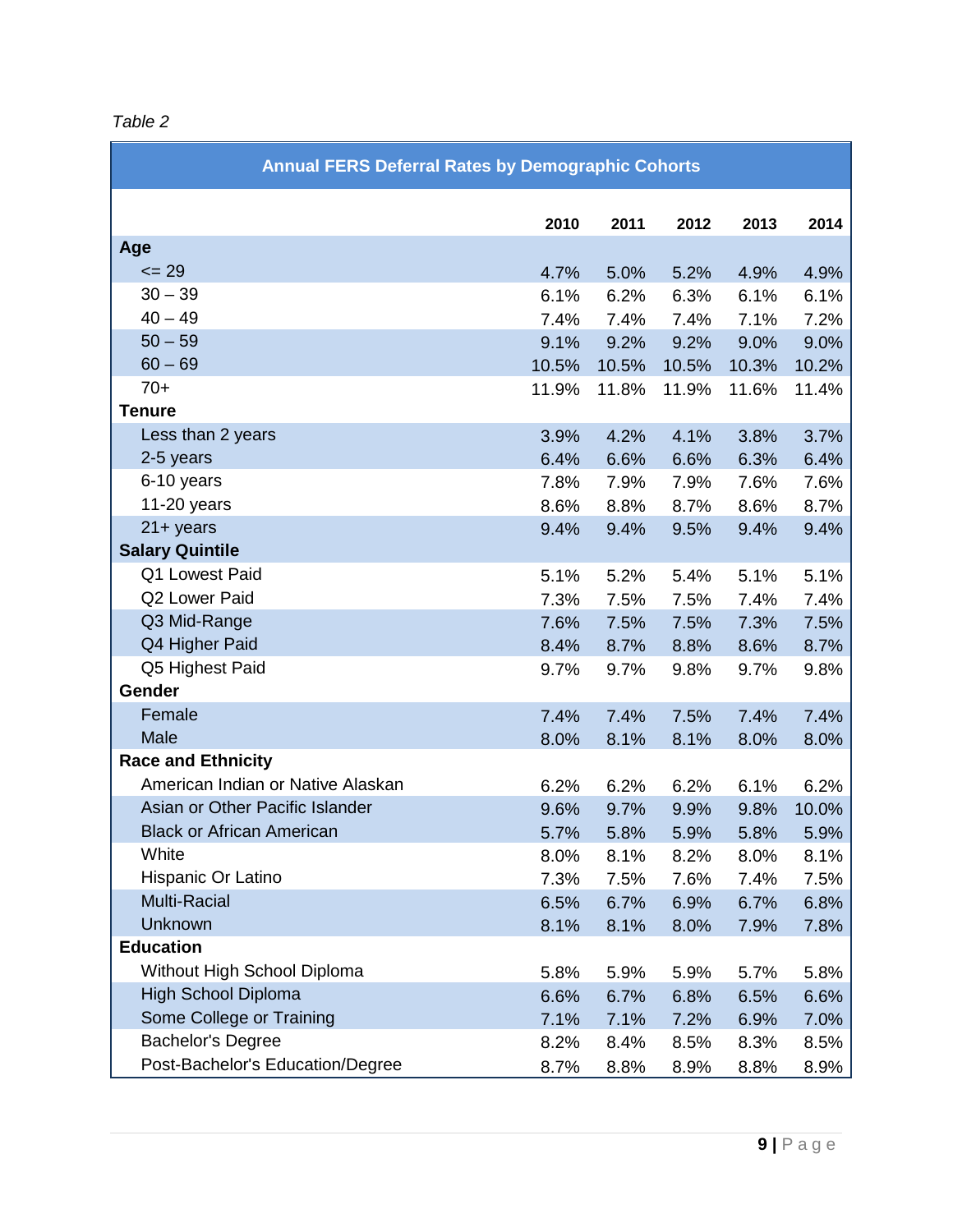Roth TSP was introduced in May 2012. With Roth TSP, paticipants make contributions from after-tax dollars, and their earnings on these contributions are tax-free at withdrawal as long as certain IRS requirements are met. While the majority of participants continue to defer only traditional (pre-tax) contributions, deferrals to Roth TSP are increasing. For those contributing to Roth, their average deferrals were 4.9% as opposed to the average traditional deferral of 7.6%. (Roth and traditional average deferral rates do not include catch-up contributions which are reflected in the deferral rates shown in Figures 4 and 5.)



Roth deferral rates are highest among older participants, as well as the most-tenured and highest-paid. However, all demographic cohorts experienced an increase in Roth deferrals in 2014.

| <b>FERS Traditional and Roth Deferral Rates</b> |                    |      |                    |      |  |  |  |  |  |  |
|-------------------------------------------------|--------------------|------|--------------------|------|--|--|--|--|--|--|
| by Demographic Cohorts                          |                    |      |                    |      |  |  |  |  |  |  |
| 2013<br>2014                                    |                    |      |                    |      |  |  |  |  |  |  |
|                                                 | <b>Traditional</b> | Roth | <b>Traditional</b> | Roth |  |  |  |  |  |  |
| Age                                             |                    |      |                    |      |  |  |  |  |  |  |
| $= 29$                                          | 4.6%               | 3.5% | 4.5%               | 3.9% |  |  |  |  |  |  |
| $30 - 39$                                       | 5.8%               | 3.5% | 5.8%               | 3.9% |  |  |  |  |  |  |
| $40 - 49$                                       | $7.0\%$            | 3.5% | 6.9%               | 3.9% |  |  |  |  |  |  |
| $50 - 59$                                       | 8.4%               | 4.2% | 8.4%               | 4.7% |  |  |  |  |  |  |
| $60 - 69$                                       | 9.5%               | 5.6% | 9.4%               | 6.0% |  |  |  |  |  |  |
| $70+$                                           | 10.6%              | 6.1% | 10.4%              | 6.8% |  |  |  |  |  |  |
| <b>Tenure</b>                                   |                    |      |                    |      |  |  |  |  |  |  |
| Less than 2 years                               | 3.4%               | 3.1% | 3.2%               | 3.2% |  |  |  |  |  |  |
| 2-5 years                                       | 6.0%               | 3.8% | 5.9%               | 4.4% |  |  |  |  |  |  |
| 6-10 years                                      | 7.2%               | 3.8% | 7.2%               | 4.2% |  |  |  |  |  |  |
| 11-20 years                                     | 8.2%               | 4.0% | 8.3%               | 4.4% |  |  |  |  |  |  |
| $21 + years$                                    | 8.9%               | 4.2% | 8.9%               | 4.6% |  |  |  |  |  |  |
| <b>Salary Quintile</b>                          |                    |      |                    |      |  |  |  |  |  |  |
| Q1 Lowest Paid                                  | 5.0%               | 3.0% | 4.8%               | 3.4% |  |  |  |  |  |  |
| Q2 Lower Paid                                   | $7.2\%$            | 3.7% | 7.1%               | 4.1% |  |  |  |  |  |  |
| Q3 Mid-Range                                    | 7.0%               | 3.7% | 7.2%               | 4.3% |  |  |  |  |  |  |
| Q4 Higher Paid                                  | 8.2%               | 4.1% | 8.3%               | 4.5% |  |  |  |  |  |  |
| Q5 Highest Paid                                 | 9.1%               | 4.4% | 9.1%               | 4.8% |  |  |  |  |  |  |

 *Table 3*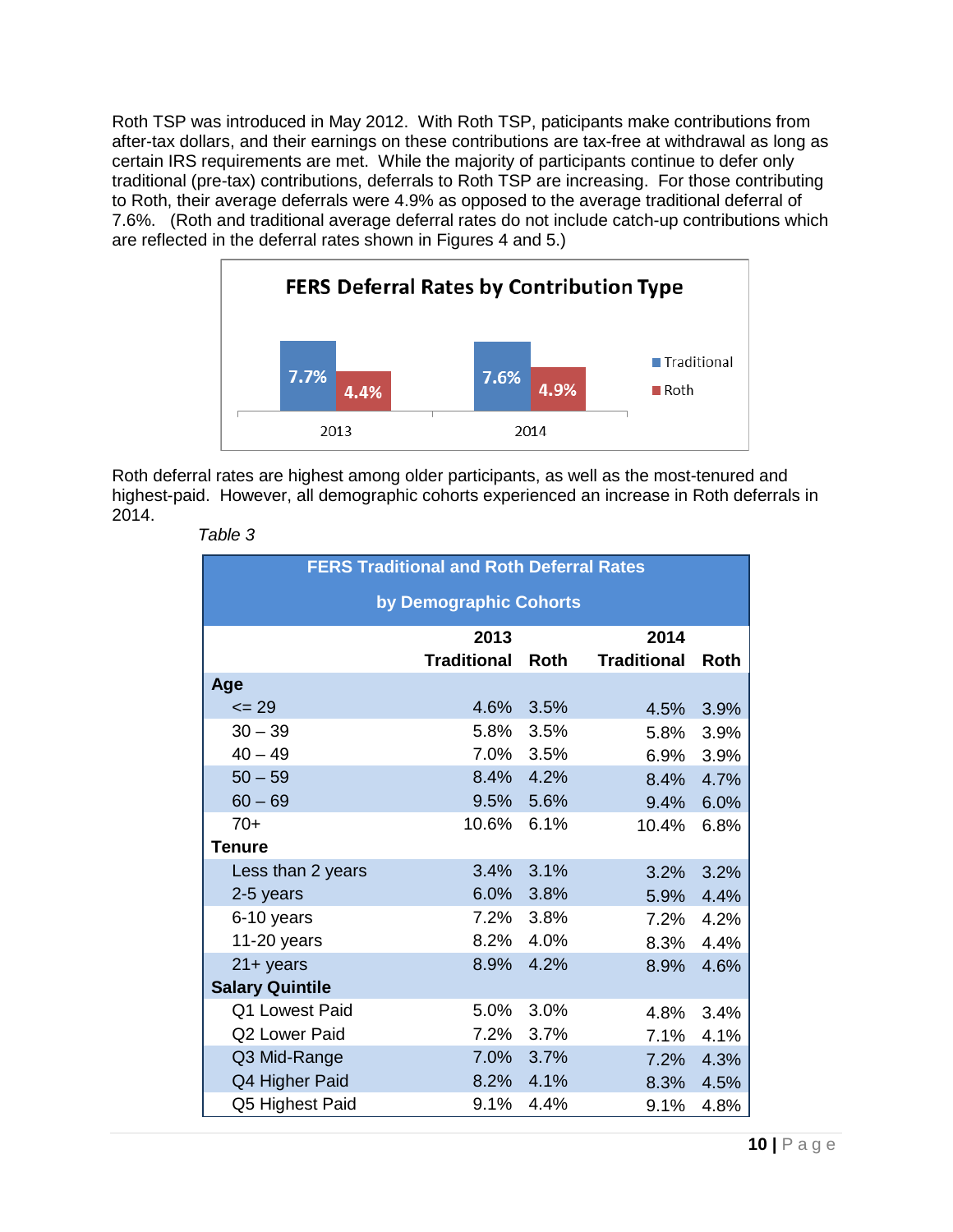#### Investment Allocation and Inactivity

In Figure 6, we note that allocations to the G Fund appropriately increase as the age of the TSP's population increases. This behavior is consistent with the expectation that participants shift their investment allocation toward the relative safety of income producing assets as they approach retirement age. The noteworthy exception to this observation is in the grouping of participants aged 29 and under. In this age cohort, we note that participants invest a disproportionate percentage (41.7%) of their accounts in the G Fund, probably as a result of the default investment option being the G Fund. This is an improvement from 2013 when the youngest participants held 43.6% of their assets in the G Fund.

*The youngest participants who have the longest time horizon to reap the benefits of compounding returns have 41.7% of their assets invested in the G Fund.*



We note that the shortest-tenured participants, those with less than two years of tenure, have the highest allocation to the G Fund, approximately 54.9%. Although we previously noted that the majority of automatically enrolled participants changed their contribution deferral rate, this concentration in the G Fund suggests that these participants are not "engaging" and shifting their investments away from the default allocation of the G Fund. Further, the lowest-paid participants have approximately 53.8% allocated to the G fund as compared to the highest paid who allocated only 25.6% to the G Fund. Females had a slightly higher allocation to the G Fund at 34.4% as compared to males at 30.8%. Additionally, blacks are allocated 41.4% to the G Fund, well above the allocation levels Asians at 30.2% and whites at 27.9%. See Table 4.

When examining L Fund allocations, the two youngest age cohorts had the highest level of usage at 29.2% and 28.7% while the two oldest age cohorts had L Fund allocations of 14.0% and 8.5%. We also want to note that L Fund usage is highest among the 2-5 years tenure cohort (26.8%) and the 6-10 years group (27.3%). The majority of the participants in these two cohorts began Federal service after the implementation of the L Funds in 2005. Usage of the L Funds drops off somewhat with the less than two years tenure cohort (19.2%), where the impact of auto-enrollment and inertia are likely factors. This group was also the only cohort that did not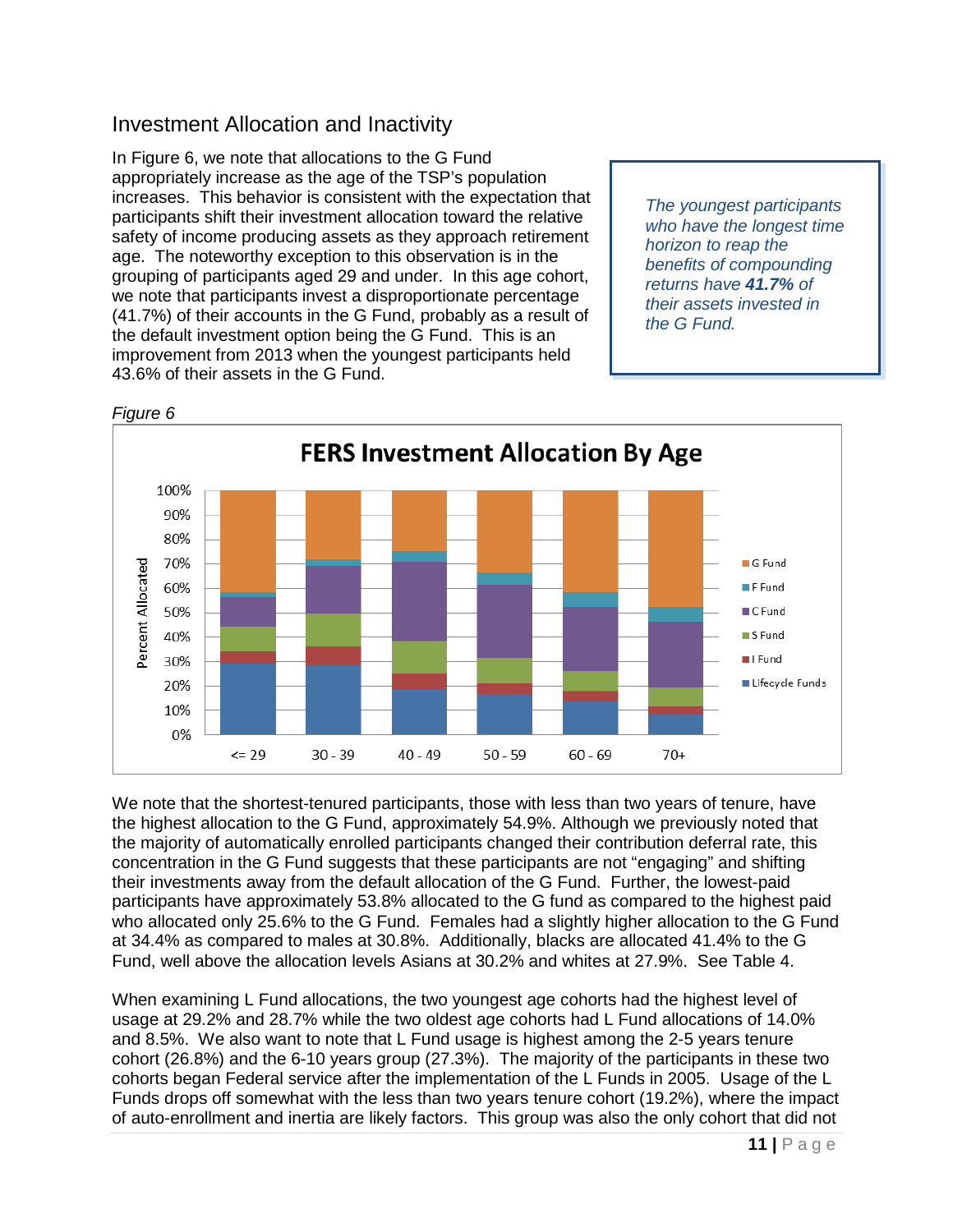experience an uptick in L Fund allocations in 2014. With the change to the default investment fund in 2015, the L Funds allocation for this cohort is likely to change. See Table 4.

| 2014 Investment Allocations by Demographic Cohorts |               |               |               |               |        |                |  |  |  |
|----------------------------------------------------|---------------|---------------|---------------|---------------|--------|----------------|--|--|--|
|                                                    | <b>G</b> Fund | <b>F</b> Fund | <b>C</b> Fund | <b>S</b> Fund | I Fund | <b>L</b> Funds |  |  |  |
| Age                                                |               |               |               |               |        |                |  |  |  |
| $= 29$                                             | 41.7%         | 1.7%          | 12.4%         | 10.1%         | 4.9%   | 29.2%          |  |  |  |
| $30 - 39$                                          | 28.2%         | 2.7%          | 19.4%         | 13.4%         | 7.7%   | 28.7%          |  |  |  |
| $40 - 49$                                          | 24.9%         | 4.1%          | 32.6%         | 13.1%         | 6.5%   | 18.8%          |  |  |  |
| $50 - 59$                                          | 33.4%         | 5.1%          | 30.1%         | 10.3%         | 4.7%   | 16.4%          |  |  |  |
| $60 - 69$                                          | 41.6%         | 6.0%          | 26.2%         | 8.4%          | 3.8%   | 14.0%          |  |  |  |
| $70+$                                              | 47.5%         | 6.2%          | 26.9%         | 7.5%          | 3.3%   | 8.5%           |  |  |  |
| <b>Tenure</b>                                      |               |               |               |               |        |                |  |  |  |
| Less than 2 years                                  | 54.9%         | 1.9%          | 12.5%         | 7.8%          | 3.7%   | 19.2%          |  |  |  |
| 2-5 years                                          | 42.1%         | 3.0%          | 13.6%         | 9.9%          | 4.7%   | 26.8%          |  |  |  |
| 6-10 years                                         | 34.9%         | 3.2%          | 15.8%         | 12.0%         | 6.8%   | 27.3%          |  |  |  |
| 11-20 years                                        | 27.6%         | 5.0%          | 30.9%         | 12.7%         | 6.4%   | 17.4%          |  |  |  |
| $21 + years$                                       | 33.1%         | 5.2%          | 32.6%         | 9.9%          | 4.3%   | 14.9%          |  |  |  |
| <b>Salary Quintile</b>                             |               |               |               |               |        |                |  |  |  |
| Q1 Lowest Paid                                     | 53.8%         | 3.5%          | 17.7%         | 7.5%          | 4.1%   | 13.4%          |  |  |  |
| Q2 Lower Paid                                      | 43.8%         | 4.8%          | 27.0%         | 8.3%          | 4.1%   | 12.0%          |  |  |  |
| Q3 Mid-Range                                       | 38.6%         | 4.6%          | 25.6%         | 9.9%          | 4.9%   | 16.4%          |  |  |  |
| Q4 Higher Paid                                     | 31.1%         | 4.4%          | 26.1%         | 12.1%         | 5.9%   | 20.4%          |  |  |  |
| Q5 Highest Paid                                    | 25.6%         | 5.1%          | 32.9%         | 11.9%         | 5.5%   | 19.0%          |  |  |  |
| Gender                                             |               |               |               |               |        |                |  |  |  |
| Female                                             | 34.4%         | 5.1%          | 28.4%         | 9.4%          | 4.9%   | 17.7%          |  |  |  |
| Male                                               | 30.8%         | 4.5%          | 29.4%         | 11.9%         | 5.5%   | 17.8%          |  |  |  |
| <b>Race and Ethnicity</b>                          |               |               |               |               |        |                |  |  |  |
| American Indian or Native Alaskan                  | 39.2%         | 4.7%          | 25.9%         | 10.1%         | 4.7%   | 15.4%          |  |  |  |
| Asian or Other Pacific Islander                    | 30.2%         | 4.6%          | 29.1%         | 13.1%         | 6.3%   | 16.6%          |  |  |  |
| <b>Black or African American</b>                   | 41.4%         | 4.7%          | 25.5%         | 9.6%          | 5.0%   | 13.8%          |  |  |  |
| White                                              | 27.9%         | 4.7%          | 29.9%         | 11.5%         | 5.5%   | 20.4%          |  |  |  |
| Hispanic Or Latino                                 | 34.1%         | 4.0%          | 26.4%         | 12.5%         | 6.1%   | 16.9%          |  |  |  |
| Multi-Racial                                       | 31.8%         | 4.2%          | 24.2%         | 12.4%         | 6.2%   | 21.3%          |  |  |  |
| Unknown                                            | 42.1%         | 5.2%          | 29.1%         | 8.5%          | 3.9%   | 11.1%          |  |  |  |
| <b>Education</b>                                   |               |               |               |               |        |                |  |  |  |
| Without High School Diploma                        | 48.2%         | 4.3%          | 24.0%         | 8.1%          | 4.4%   | 11.1%          |  |  |  |
| <b>High School Diploma</b>                         | 38.7%         | 3.9%          | 23.7%         | 10.9%         | 5.5%   | 17.3%          |  |  |  |
| Some College or Training                           | 37.0%         | 4.3%          | 25.6%         | 10.9%         | 5.1%   | 17.0%          |  |  |  |
| <b>Bachelor's Degree</b>                           | 27.4%         | 4.5%          | 30.8%         | 12.2%         | 5.6%   | 19.4%          |  |  |  |
| Post-Bachelor's Education/Degree                   | 25.9%         | 5.3%          | 31.1%         | 11.3%         | 5.7%   | 20.7%          |  |  |  |

#### *Table 4*

**12 |** Page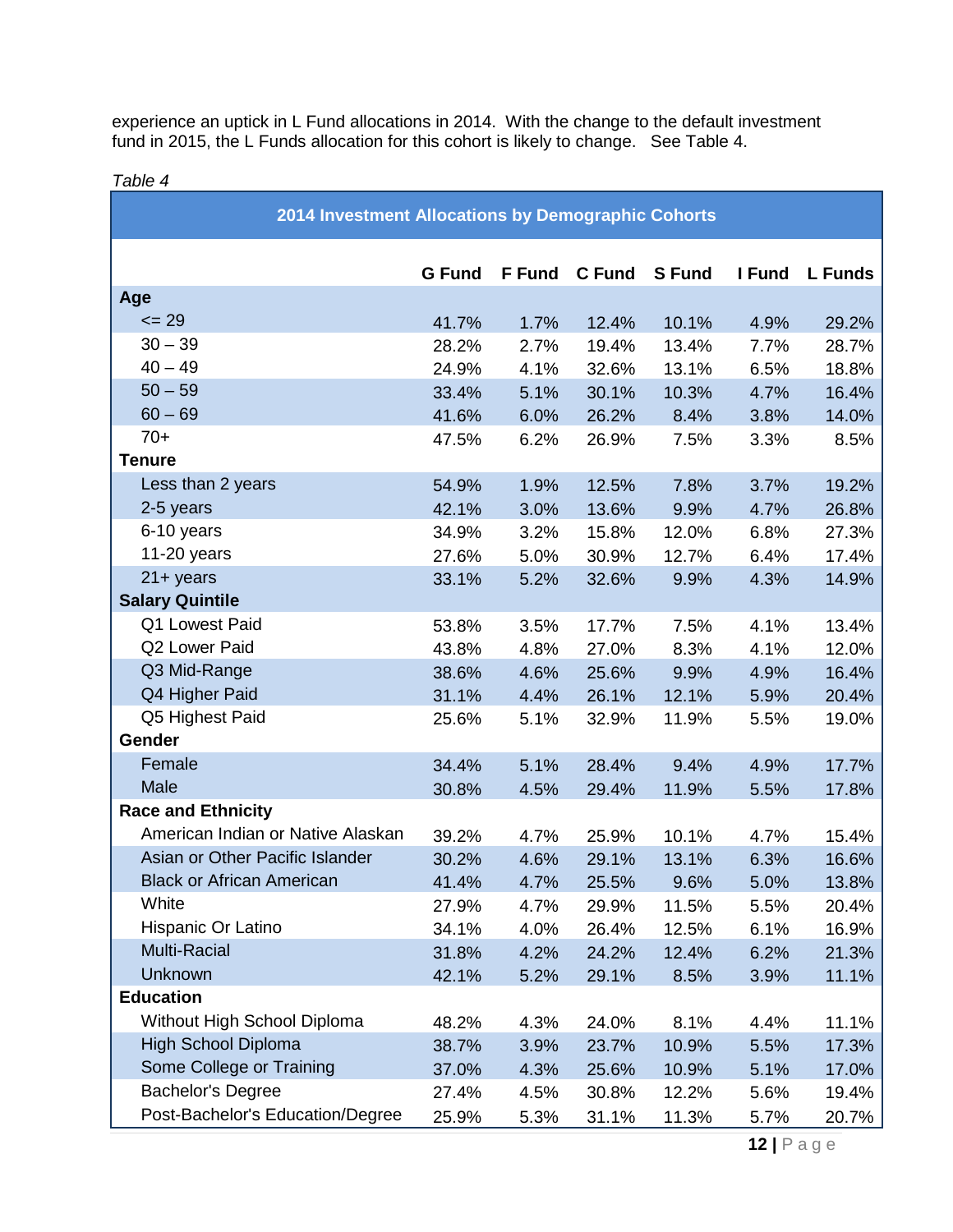Of the participants utilizing the L Funds, the allocation is largely as we would hope. Those in the age 29 and under cohort were appropriately taking advantage of the L2040 and L2050 Funds. Participants who would likely retire between 2025 and 2035 (the 40-49 age group) were in L2030 and L2040 Funds. The age 50-59 cohort was aggregated in the L2020 and L2030 Funds. Participants aged 60-69 were solidly investing in the L2020, while those 70 and over had the highest allocation in the L Income Fund. See Figure 7.



*Figure 7*

The L Funds' strategy is to invest in an appropriate mix of the G, F, C, S, and I Funds for a particular time horizon. The investment mix of each L Fund becomes more conservative as its target date approaches. Thus, the participant only needs to invest in one L Fund in order to achieve diversification among the core funds. As shown in Figure 8, the use of one L Fund is most common with the two youngest age cohorts – 7.1% for those age 29 and under and 7.9% for those age 30 to 39. While the percent of participants who invest solely in the F, C, S, and I Funds is minor, all age cohorts have a significant percentage of participants investing solely in the G Fund. In fact, the majority (58.2%) of the under age 29 cohort is invested solely in the G Fund. See Figure 8.



*Figure 8*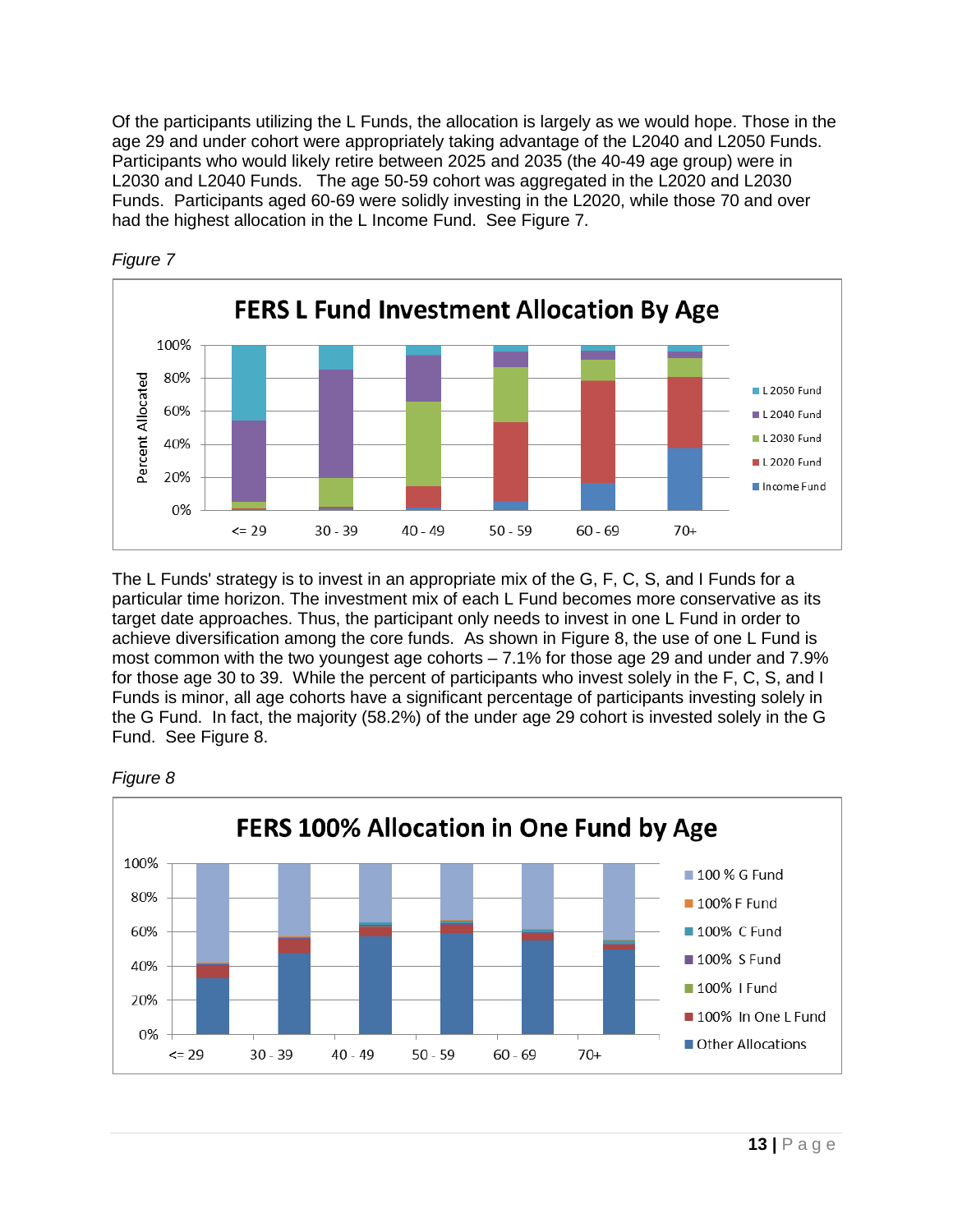Figure 9 below reports on the percentage of participants who have not engaged in any investment activity, i.e., they did not change how their contributions are invested or make a change to their existing investment allocation in 2014. As illustrated in the chart, the majority of participants do not actively manage their TSP accounts. In 2014, there was nearly a two percent increase in the number of participants who did initiate any investment activity. When examining investment inactivity by other demographic filters, only two cohorts had less than 80% inactive participants – highest paid at 78.2% and tenured 21 or more years at 79.9%.





#### Loan and Hardship Withdrawal Usage

The TSP allows two types of loans – general purpose and residential. A general purpose loan has a repayment term of 1 to 5 years, while a residential loan for the purchase of a primary residence has a repayment term of 1 to 15 years. Participants may have only one of each loan type outstanding at the same time. Participants may only borrow their employee contributions and the minimum loan amount is \$1,000.

Loan usage has consistently been highest among the 30-39 and 40-49 age cohorts, with approximately 11% of the participants in each cohort receiving a loan in 2014. This is approximately a one percent drop from 2013 loan usage rates for both cohorts. In fact, all age groups experienced a decrease in loan usage in 2014. See figure 10 for loan usage by age cohort for each year in the reporting period.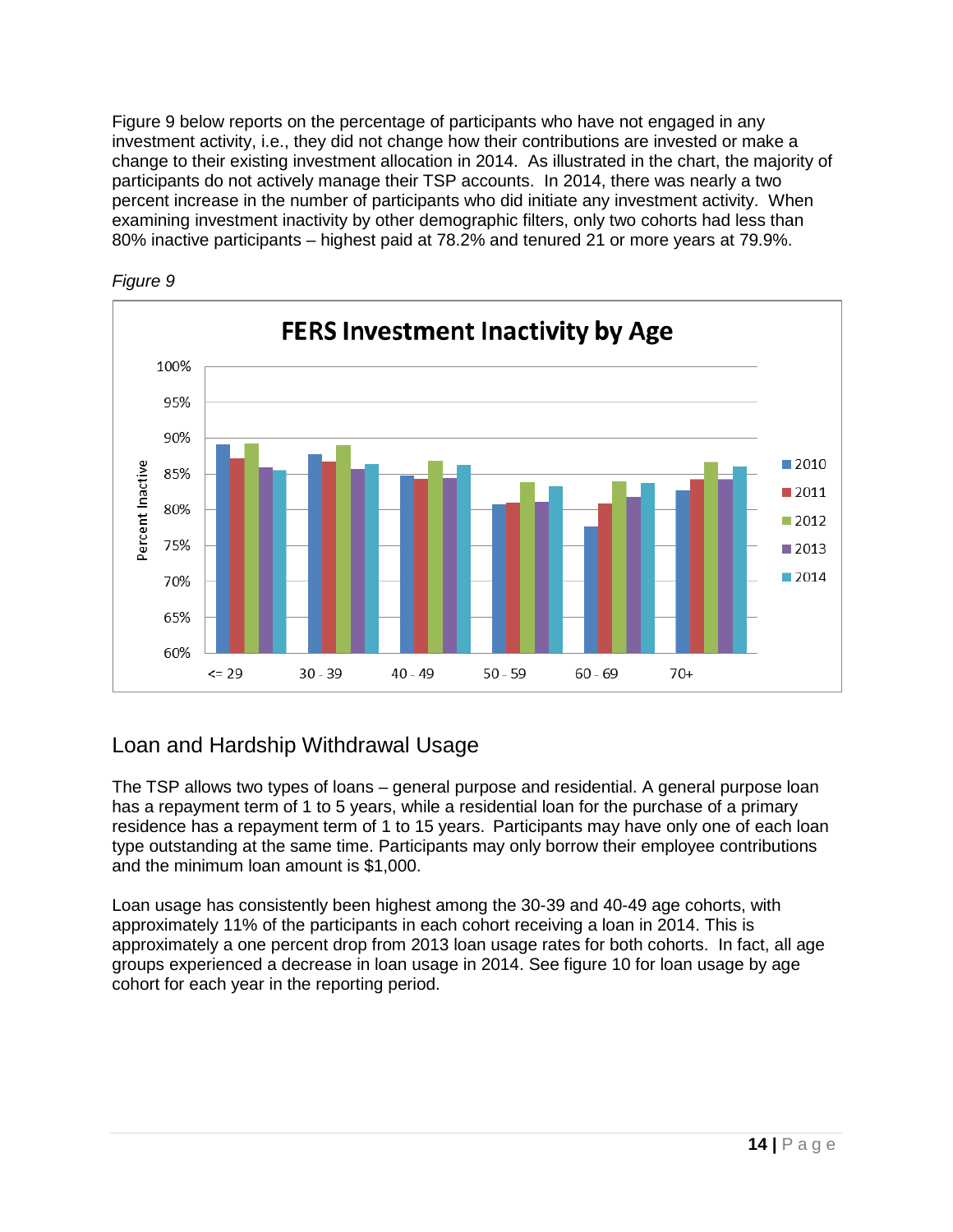



When automatic enrollment was introduced to the Plan, there was residual concern that participants who could not truly afford to contribute would access their TSP funds via a loan or hardship withdrawal at higher rates than those who intentionally elected to contribute. However, as illustrated in Figure 11, loan usage among those were auto-enrolled is miniscule. (*Note:* Chart does not include 2010 data because automatic enrollment was not introduced until August of that year.) Loan usage is higher among those participants who opted out of automatic enrollment, suggesting that this is population that could not afford to contribute. Nonetheless, only 2.8 of this cohort received a loan in 2014 as compared to 7.7 loan usage rate for those participants who elected to contribute to the Plan.



*Figure 11*

Loan usage is fairly low among the least-tenured at 3.7%. However, as participants move into the 2-5 year tenure cohort and accrue assets, loan usage jumps to 9.4% and remains at approximately 10% for all other cohorts. Loan usage is fairly even among all salary quintiles, ranging from approximately 10% to 11% for four out of the five quintiles. The loan usage rate among the highest paid was at 7.1% in 2014. Males and females also had similar rates of loan usage with 9.1% of males and10.2% of females receiving loans in 2014. However, there is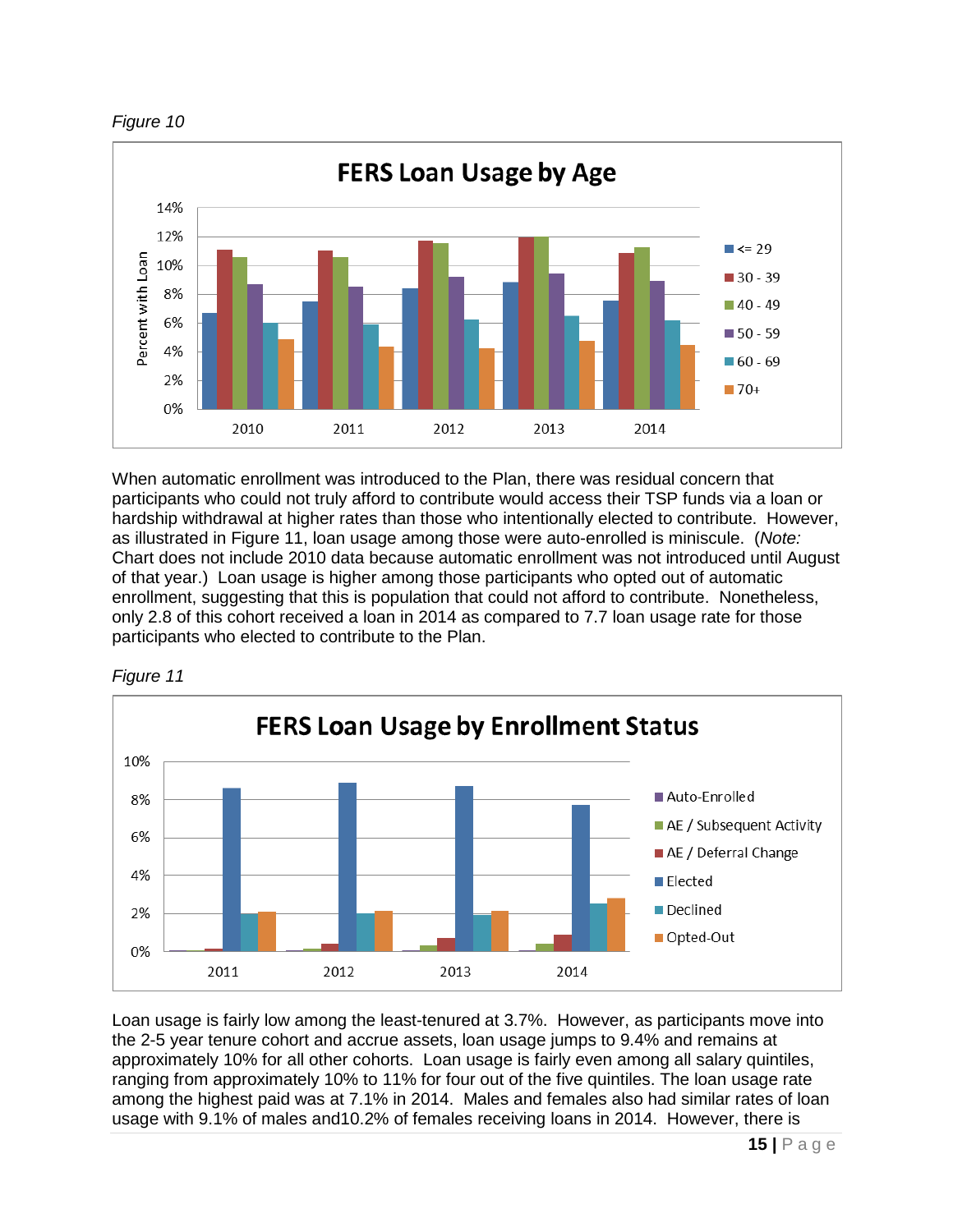noticeable difference in loan usage among educational and racial/ethnic cohorts. Loan usage drops off with an increased level of education. Only 6.4% of participants with post-bachelor's education received a loan in 2014 as compared to nearly double that amount among those without a high school diploma (12.4%). There is a similar disparity in loan usage among racial and ethnic cohorts with whites and Asians having significantly lower loan usage than other groups.

Participants may take a hardship withdrawal if they have a financial need as the result of a recurring negative cash flow, medical expenses, a personal casualty loss, or legal expenses associated with a divorce. Participants may only withdraw their employee contributions, and the minimum withdrawal amount is \$1,000. In addition to a 10% early withdrawal penalty if the participant is younger than 59 ½, employee contributions are suspended for six months after a hardship withdrawal. As a result of the employee contribution suspension, FERS participants do not receive any Agency Matching Contributions during this period.

Hardship withdrawal usage is consistently highest among the age 40-49 cohort, with 4% to 5% of participants in this cohort receiving a hardship withdrawal during the five years covered in this report. All cohorts experienced a slight decrease in hardship withdrawal usage in 2014 over the previous year.



#### *Figure 12*

There is a stair-step pattern of hardship withdrawal usage among the salary quintiles, with usage generally declining as salary levels increase. See figure 13. However, the first quintile presents an exception to this pattern, as hardship withdrawals were lower than those of the next highest quintile in each of the years examined. It is important to note that hardship withdrawal usage is lower than loan usage among all salary quintiles. In 2014, the second salary quintile had the highest usage rate at 5.5%, which is half percent drop from the previous year. When examining tenure cohorts, there is also a stair-step pattern with usage steadily increasing with tenure until it drops off for those with 21 plus years. Among other cohorts, more females (4.5%)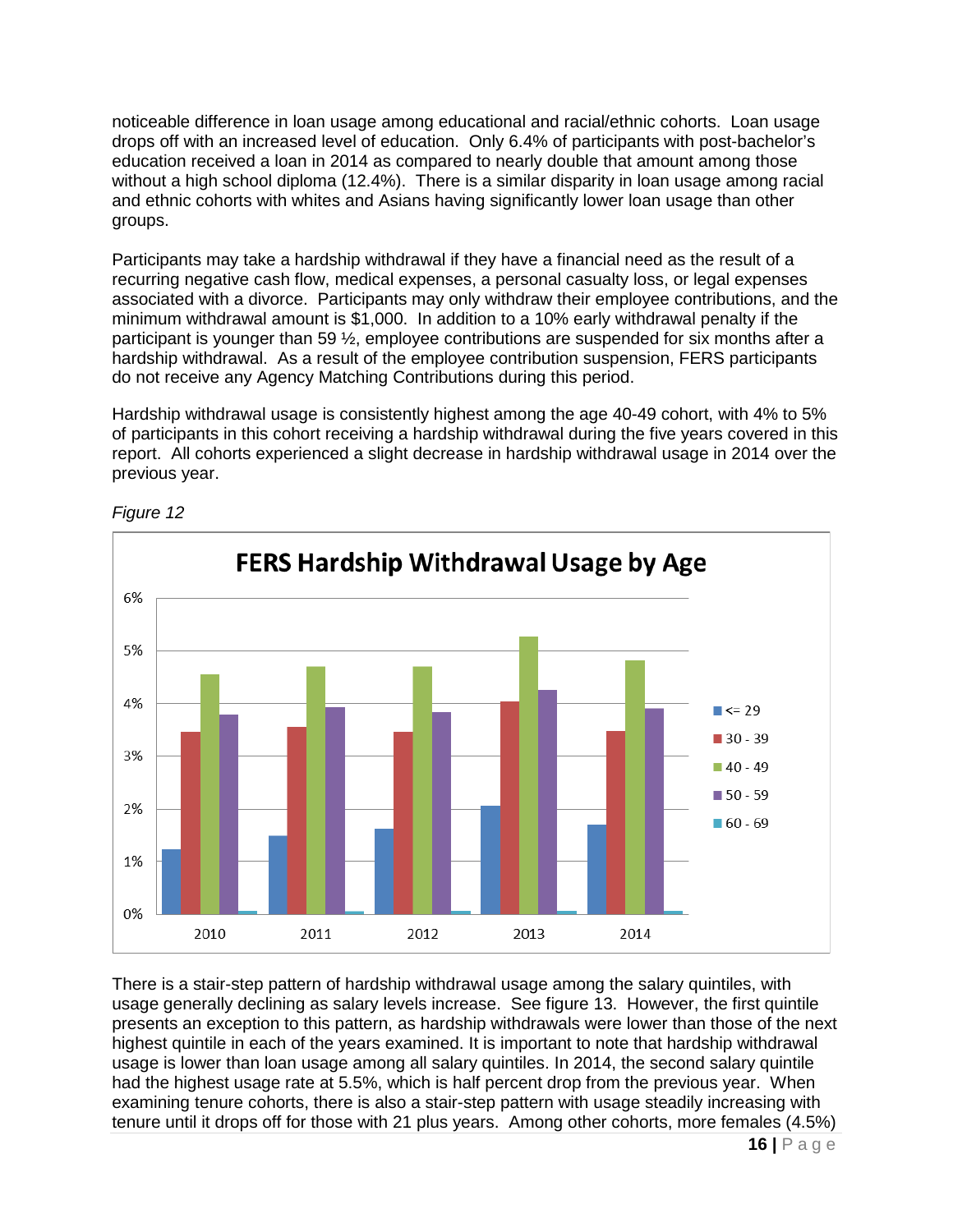than males (2.8%) received hardship withdrawals in 2014, while blacks (7.3%) received more hardship withdrawals than other racial and ethnic cohorts.





As with loan usage, hardship withdrawal usage among those who were auto-enrolled is miniscule. (*Note:* Chart does not include 2010 data because automatic enrollment was not introduced until August of that year.) However, hardship withdrawal usage is highest (4.6%) among those participants who opted out of automatic enrollment, again suggesting that this is population that could not afford to contribute. It is important to note that since the implementation of automatic enrollment, the opt-out rate has not exceeded 4% of participants. Defined contribution surveys indicate that 68% of plans have an opt-out rate of 5% or less.<sup>[2](#page-16-0)</sup>



*Figure 14*

<span id="page-16-0"></span><sup>2</sup>Deloitte, Annual Defined Contribution Benchmarking Survey – Ease of Use Drives Engagement in Saving for Retirement, 2015 Edition  $\overline{a}$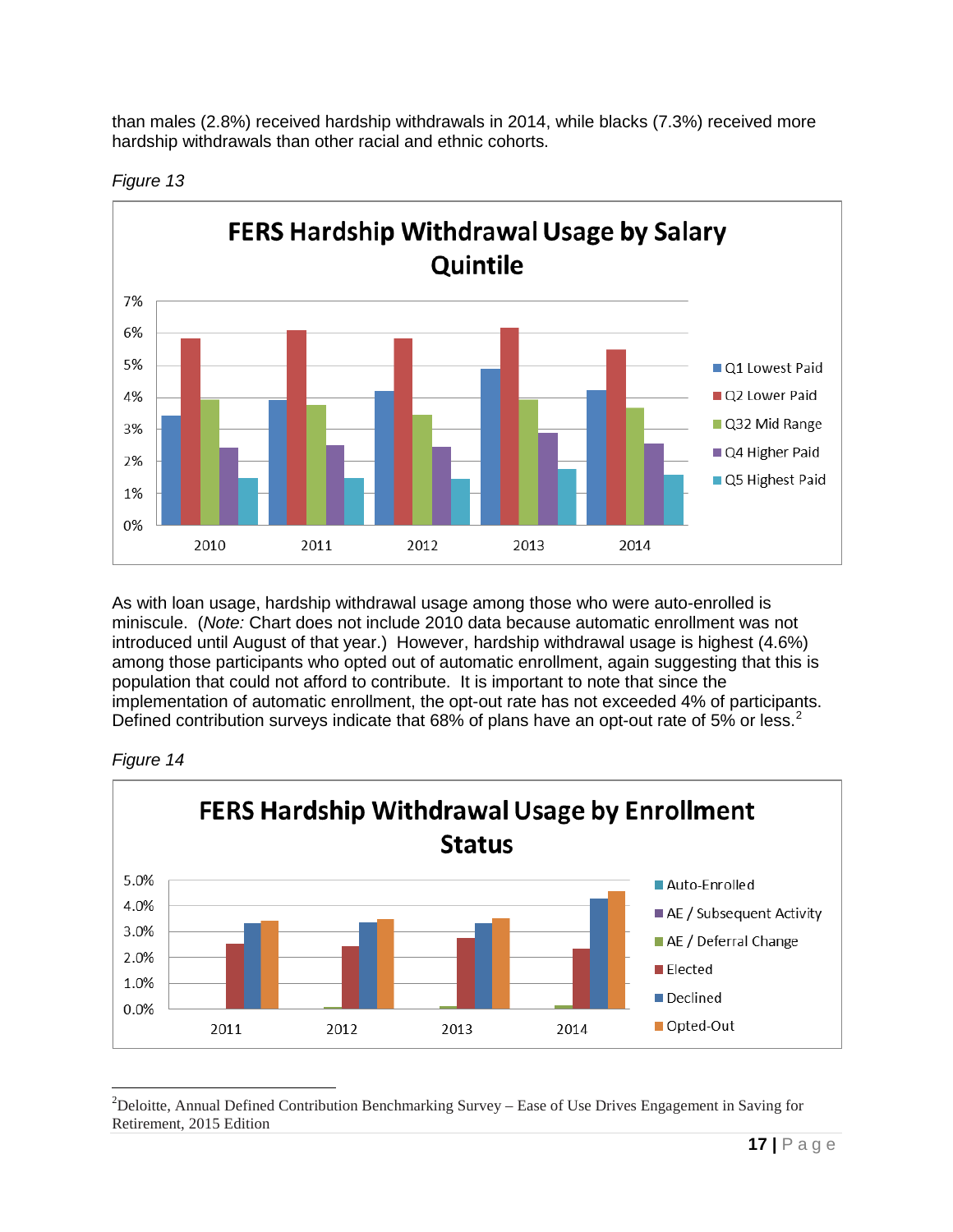#### **Summary**

The analysis reveals an improvement in the FERS participation with a five-year high of 89.9% by the end of 2014. However, the average contribution deferral rate dropped to 8.1% - the lowest rate in this reporting period. Automatic enrollment was a contributing factor to both of these observations.

Automatic enrollment continues to improve participation among the shortest-tenured participants. Participants with less than two-years of tenure now participate at a rate of 98.4% – the highest rate of participation among all tenure bands. When examining participation through salary, gender, race/ethnicity, and education filters, virtually every cohort experienced an improved participation rate in 2014.

The analysis also revealed that the vast majority of auto-enrolled participants have "engaged" with 62.3% making deferral changes. Nevertheless, the only participant cohort that was hired entirely after the introduction of automatic enrollment in August 2010 has experienced a dip in deferral rates, down to 3.7% in 2014. This lowest tenured cohort is the only cohort not contributing at a level which results in receiving the full Agency match. While deferral rates continue to aggregate in the 5-6% range, with 30.5% of TSP contributors falling in this range, nearly 75% of FERS participants are estimated to be receiving the full match. Participants are gradually increasing their contributions to Roth TSP with average Roth deferral rates growing by a half percent to 4.9% in 2014.

Participants aged 29 and under continue to have a disproportionate percentage (41.7%) of their account balances in the G Fund although this is an improvement from 2013 when 43.6% of their balances where in the G Fund. However, this group also has the highest utilization of the L Funds (29.2%). We further note that L Fund usage is highest among the 2-5 year tenure cohort (26.8%) and the 6-10 years group (27.39%). The majority of these cohorts were hired after the implementation of the L Funds in August 2005. Overall, participants are investing in the L Fund in a manner appropriate for their age cohort.

Loan usage rates are evenly distributed among salary quintiles and between males and females. However, noticeable differences were identified among educational and racial/ethnic cohorts. Among age cohorts, the 30-39 and 40-49 age cohorts have the highest loan usage rate at approximately 11% each although loan usage dropped among all age cohorts in 2014. The age 40-49 cohort also had the highest hardship withdrawal usage, with 4% to 5% of participants in this cohort receiving a hardship withdrawal in each year of this reporting period. It was also found that Blacks utilize loans and hardship withdrawals significantly more than white and Asian participants. Participants who were auto-enrolled and continue to contribute have loan and hardship usage withdrawal rate significantly lower than those who elected to contribute to the Plan. However, those participants who opted out of automatic enrollment had the highest rate of hardship withdrawal usage, with 4.6% of these participants taking a withdrawal.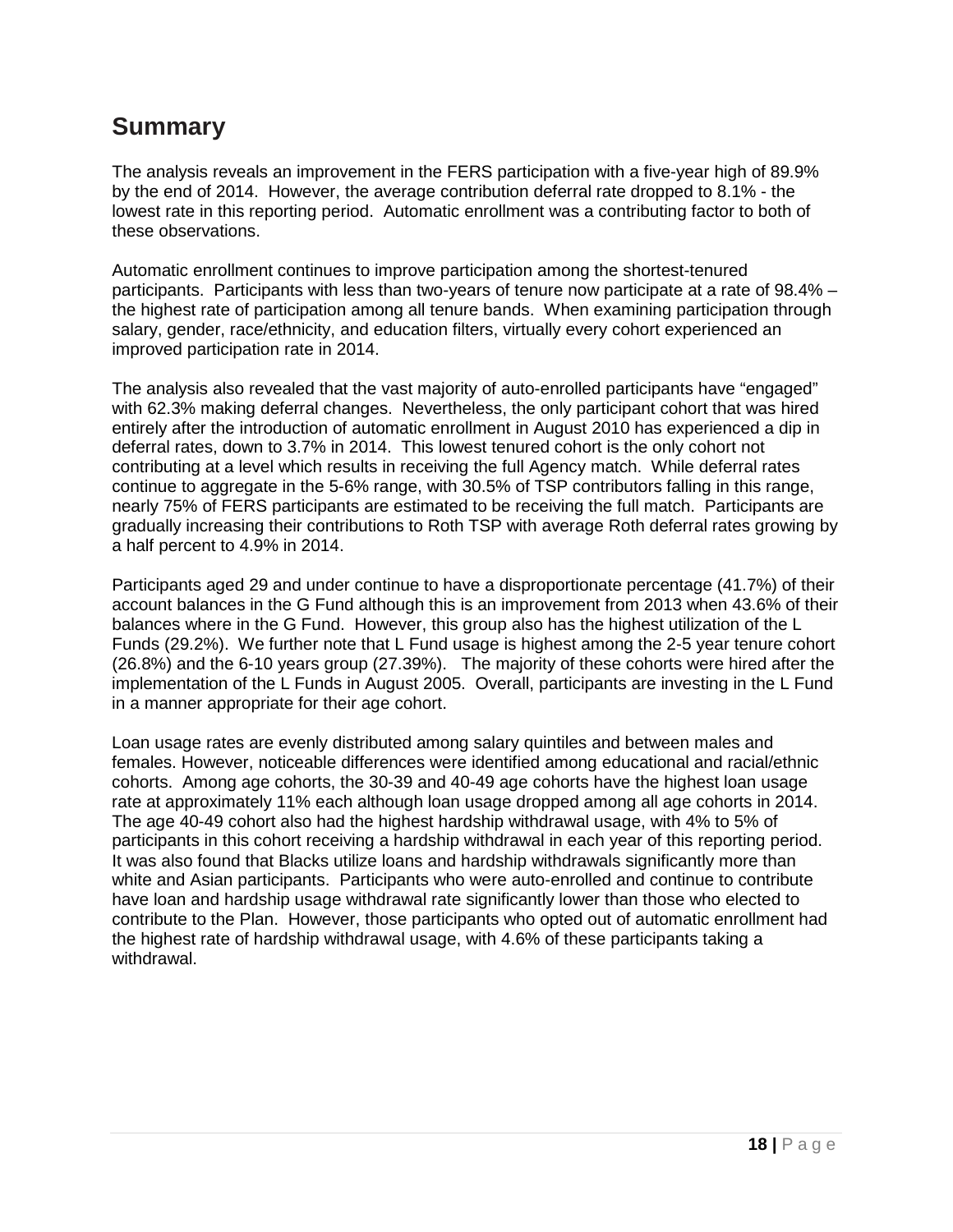## **Appendix A**

|                                   | <b>Summary of FERS Demographic Statistics</b> |                                                   |          |           |           |  |  |  |  |  |
|-----------------------------------|-----------------------------------------------|---------------------------------------------------|----------|-----------|-----------|--|--|--|--|--|
| <b>All FERS Fulltime</b>          |                                               |                                                   |          |           |           |  |  |  |  |  |
|                                   |                                               |                                                   |          |           |           |  |  |  |  |  |
|                                   | 2010                                          | 2011                                              | 2012     | 2013      | 2014      |  |  |  |  |  |
| <b>Participant Count</b>          |                                               | 2,115,082 2,155,342 2,136,325 2,157,260 2,164,712 |          |           |           |  |  |  |  |  |
| Age                               |                                               |                                                   |          |           |           |  |  |  |  |  |
| $=29$                             | 10.5%                                         | 7.3%                                              | 5.2%     | 4.0%      | 3.1%      |  |  |  |  |  |
| 30-39                             | 21.3%                                         | 19.8%                                             | 18.4%    | 18.1%     | 17.2%     |  |  |  |  |  |
| 40-49                             | 34.3%                                         | 34.5%                                             | 33.8%    | 32.8%     | 31.5%     |  |  |  |  |  |
| 50-59                             | 26.5%                                         | 29.7%                                             | 32.5%    | 34.2%     | 36.1%     |  |  |  |  |  |
| 60-69                             | 7.0%                                          | 8.2%                                              | 9.5%     | 10.2%     | 11.4%     |  |  |  |  |  |
| $70+$                             | 0.4%                                          | 0.5%                                              | 0.6%     | 0.6%      | 0.8%      |  |  |  |  |  |
| Tenure                            |                                               |                                                   |          |           |           |  |  |  |  |  |
| $<$ 2 years                       | 14.9%                                         | 6.4%                                              | 1.2%     | 1.2%      | 1.1%      |  |  |  |  |  |
| 2-5 years                         | 24.3%                                         | 28.7%                                             | 26.6%    | 20.6%     | 13.8%     |  |  |  |  |  |
| 6-10 years                        | 19.6%                                         | 19.8%                                             | 21.8%    | 23.7%     | 27.1%     |  |  |  |  |  |
| 11-20 years                       | 23.5%                                         | 24.8%                                             | 27.6%    | 31.0%     | 32.5%     |  |  |  |  |  |
| $21 + years$                      | 17.8%                                         | 20.2%                                             | 22.9%    | 23.6%     | 25.5%     |  |  |  |  |  |
| Gender                            |                                               |                                                   |          |           |           |  |  |  |  |  |
| Female                            | 41.9%                                         | 41.7%                                             | 41.7%    | 41.7%     | 41.7%     |  |  |  |  |  |
| Male                              | 58.1%                                         | 58.3%                                             | 58.3%    | 58.3%     | 58.3%     |  |  |  |  |  |
| <b>Race and Ethnicity</b>         |                                               |                                                   |          |           |           |  |  |  |  |  |
| American Indian or Native Alaskan | 1.4%                                          | 1.4%                                              | 1.4%     | 1.3%      | 1.3%      |  |  |  |  |  |
| Asian or Other Pacific Islander   | 4.7%                                          | 4.8%                                              | 4.9%     | 5.0%      | 5.1%      |  |  |  |  |  |
| <b>Black or African American</b>  | 13.9%                                         | 13.9%                                             | 14.0%    | 14.3%     | 14.3%     |  |  |  |  |  |
| White                             | 52.3%                                         | 52.4%                                             | 52.4%    | 52.5%     | 52.1%     |  |  |  |  |  |
| Hispanic Or Latino                | 6.3%                                          | 6.4%                                              | 6.5%     | 6.6%      | 6.6%      |  |  |  |  |  |
| Multi-Racial                      | 0.7%                                          | 0.9%                                              | 1.0%     | 1.1%      | 1.2%      |  |  |  |  |  |
| Unknown                           | 20.7%                                         | 20.2%                                             | 19.8%    | 19.1%     | 19.3%     |  |  |  |  |  |
| <b>Education</b>                  |                                               |                                                   |          |           |           |  |  |  |  |  |
| Without High School Diploma       | 0.4%                                          | 0.4%                                              | 0.4%     | 0.4%      | 0.4%      |  |  |  |  |  |
| High School Diploma               | 21.5%                                         | 21.4%                                             | 20.8%    | 20.6%     | 20.5%     |  |  |  |  |  |
| Some College or Training          | 19.2%                                         | 19.1%                                             | 19.1%    | 19.0%     | 18.7%     |  |  |  |  |  |
| <b>Bachelor's Degree</b>          | 20.9%                                         | 21.2%                                             | 21.4%    | 21.7%     | 21.7%     |  |  |  |  |  |
| Post-Bachelor's Education/Degree  | 17.2%                                         | 17.8%                                             | 18.4%    | 19.2%     | 19.4%     |  |  |  |  |  |
| Unknown                           | 20.7%                                         | 20.1%                                             | 19.8%    | 19.1%     | 19.4%     |  |  |  |  |  |
| <b>Average Age</b>                | 48.6                                          | 47.9                                              | 47.4     | 46.7      | 47.0      |  |  |  |  |  |
| <b>Average Tenure</b>             | 12.1                                          | 11.9                                              | 12.4     | 12.7      | 13.0      |  |  |  |  |  |
| <b>Average Salary</b>             | \$70,065                                      | \$71,425                                          | \$72,472 | \$73,892  | \$74,695  |  |  |  |  |  |
| <b>Average TSP Balance</b>        | \$77,617                                      | \$81,924                                          | \$93,445 | \$109,631 | \$117,946 |  |  |  |  |  |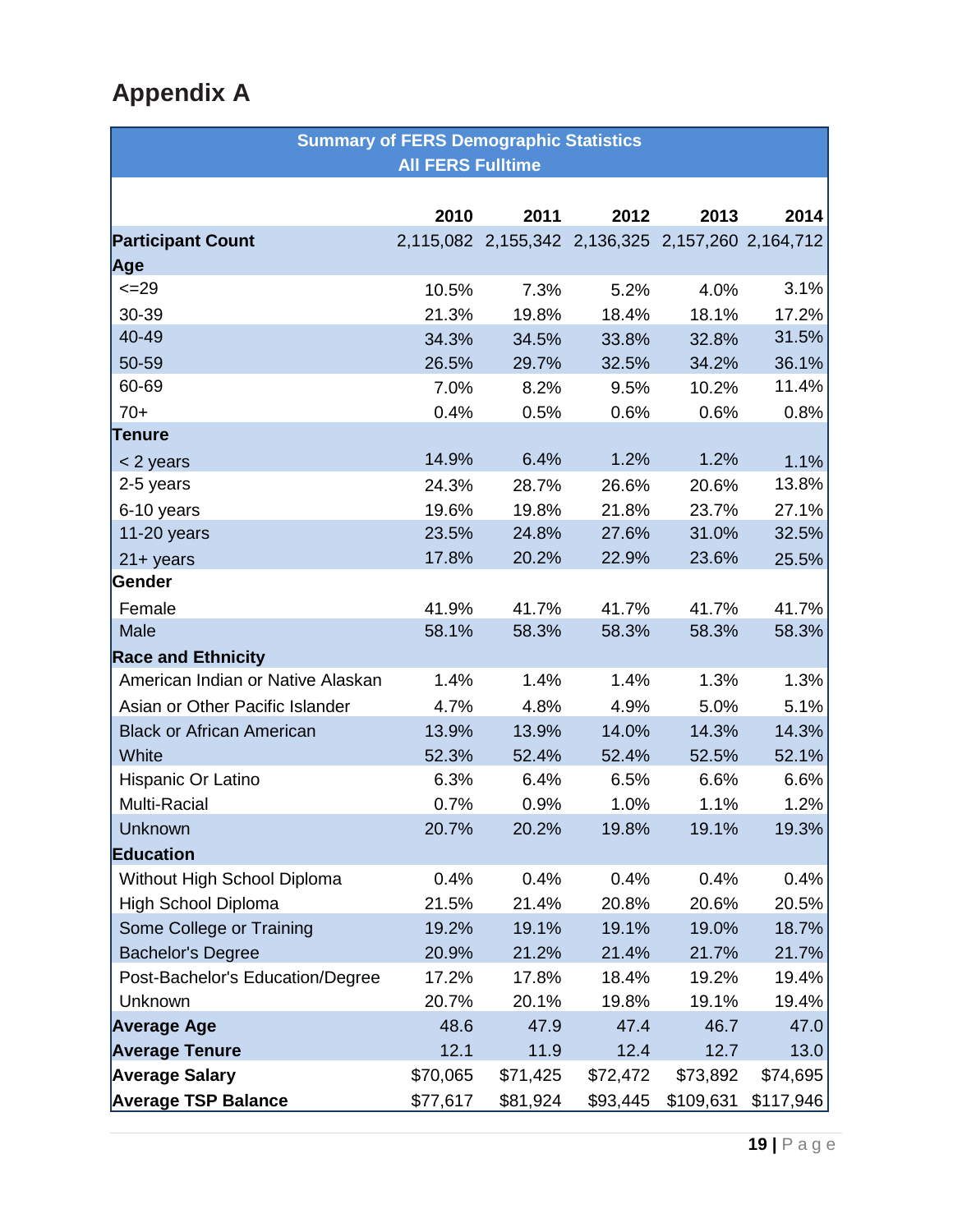## **Appendix B**

| <b>Summary of FERS Demographic Statistics</b> |          |                                                   |           |           |           |  |  |  |  |  |
|-----------------------------------------------|----------|---------------------------------------------------|-----------|-----------|-----------|--|--|--|--|--|
| <b>FERS Fulltime Contributing</b>             |          |                                                   |           |           |           |  |  |  |  |  |
|                                               |          |                                                   |           |           |           |  |  |  |  |  |
|                                               | 2010     | 2011                                              | 2012      | 2013      | 2014      |  |  |  |  |  |
| <b>Participant Count</b><br>Age               |          | 1,946,863 2,003,804 2,001,235 2,026,044 2,041,875 |           |           |           |  |  |  |  |  |
| $=29$                                         | 8.7%     | 8.4%                                              | 7.6%      | 7.0%      | 6.7%      |  |  |  |  |  |
| 30-39                                         | 19.8%    | 20.0%                                             | 20.1%     | 20.7%     | 21.0%     |  |  |  |  |  |
| 40-49                                         | 32.5%    | 31.4%                                             | 30.1%     | 28.8%     | 27.6%     |  |  |  |  |  |
| 50-59                                         | 29.7%    | 30.6%                                             | 31.8%     | 32.6%     | 33.3%     |  |  |  |  |  |
| 60-69                                         | 8.7%     | 9.1%                                              | 9.8%      | 10.2%     | 10.8%     |  |  |  |  |  |
| $70+$                                         | 0.5%     | 0.5%                                              | 0.6%      | 0.6%      | 0.7%      |  |  |  |  |  |
| Tenure                                        |          |                                                   |           |           |           |  |  |  |  |  |
| $<$ 2 years                                   | 10.9%    | 11.6%                                             | 9.0%      | 8.8%      | 8.6%      |  |  |  |  |  |
| 2-5 years                                     | 19.5%    | 21.0%                                             | 22.1%     | 21.3%     | 19.5%     |  |  |  |  |  |
| 6-10 years                                    | 19.7%    | 19.6%                                             | 20.0%     | 20.1%     | 21.6%     |  |  |  |  |  |
| 11-20 years                                   | 26.3%    | 24.7%                                             | 24.9%     | 26.3%     | 26.9%     |  |  |  |  |  |
| $21 + \text{years}$                           | 23.6%    | 23.1%                                             | 24.0%     | 23.4%     | 23.4%     |  |  |  |  |  |
| Gender                                        |          |                                                   |           |           |           |  |  |  |  |  |
| Female                                        | 42.9%    | 42.5%                                             | 42.6%     | 42.6%     | 42.4%     |  |  |  |  |  |
| Male                                          | 57.1%    | 57.5%                                             | 57.4%     | 57.4%     | 58.3%     |  |  |  |  |  |
| <b>Race and Ethnicity</b>                     |          |                                                   |           |           |           |  |  |  |  |  |
| American Indian or Native Alaskan             | 1.4%     | 1.4%                                              | 1.4%      | 1.4%      | 1.3%      |  |  |  |  |  |
| Asian or Other Pacific Islander               | 5.0%     | 5.1%                                              | 5.2%      | 5.3%      | 5.4%      |  |  |  |  |  |
| <b>Black or African American</b>              | 12.5%    | 12.8%                                             | 12.9%     | 13.3%     | 13.2%     |  |  |  |  |  |
| White                                         | 53.3%    | 53.7%                                             | 53.9%     | 54.3%     | 53.7%     |  |  |  |  |  |
| Hispanic Or Latino                            | 6.1%     | 6.4%                                              | 6.5%      | 6.6%      | 6.6%      |  |  |  |  |  |
| Multi-Racial                                  | 0.7%     | 0.9%                                              | 1.0%      | 1.2%      | 1.3%      |  |  |  |  |  |
| <b>Unknown</b>                                | 21.1%    | 19.8%                                             | 19.1%     | 17.9%     | 18.5%     |  |  |  |  |  |
| <b>Education</b>                              |          |                                                   |           |           |           |  |  |  |  |  |
| Without High School Diploma                   | 0.4%     | 0.4%                                              | 0.4%      | 0.3%      | 0.3%      |  |  |  |  |  |
| High School Diploma                           | 20.0%    | 20.2%                                             | 19.9%     | 20.0%     | 19.8%     |  |  |  |  |  |
| Some College or Training                      | 18.4%    | 18.6%                                             | 18.6%     | 18.6%     | 18.2%     |  |  |  |  |  |
| <b>Bachelor's Degree</b>                      | 21.6%    | 21.9%                                             | 22.2%     | 22.5%     | 22.4%     |  |  |  |  |  |
| Post-Bachelor's Education/Degree              | 18.5%    | 19.1%                                             | 19.8%     | 20.6%     | 20.7%     |  |  |  |  |  |
| Unknown                                       | 21.1%    | 19.8%                                             | 19.1%     | 17.9%     | 18.5%     |  |  |  |  |  |
| <b>Average Age</b>                            | 48.7     | 47.9                                              | 47.4      | 46.6      | 46.9      |  |  |  |  |  |
| <b>Average Tenure</b>                         | 12.1     | 11.8                                              | 12.2      | 12.4      | 12.8      |  |  |  |  |  |
| <b>Average Salary</b>                         | \$72,107 | \$73,143                                          | \$74,055  | \$75,374  | \$76,073  |  |  |  |  |  |
| <b>Average TSP Balance</b>                    | \$88,299 | \$91,012                                          | \$102,937 | \$120,163 | \$128,457 |  |  |  |  |  |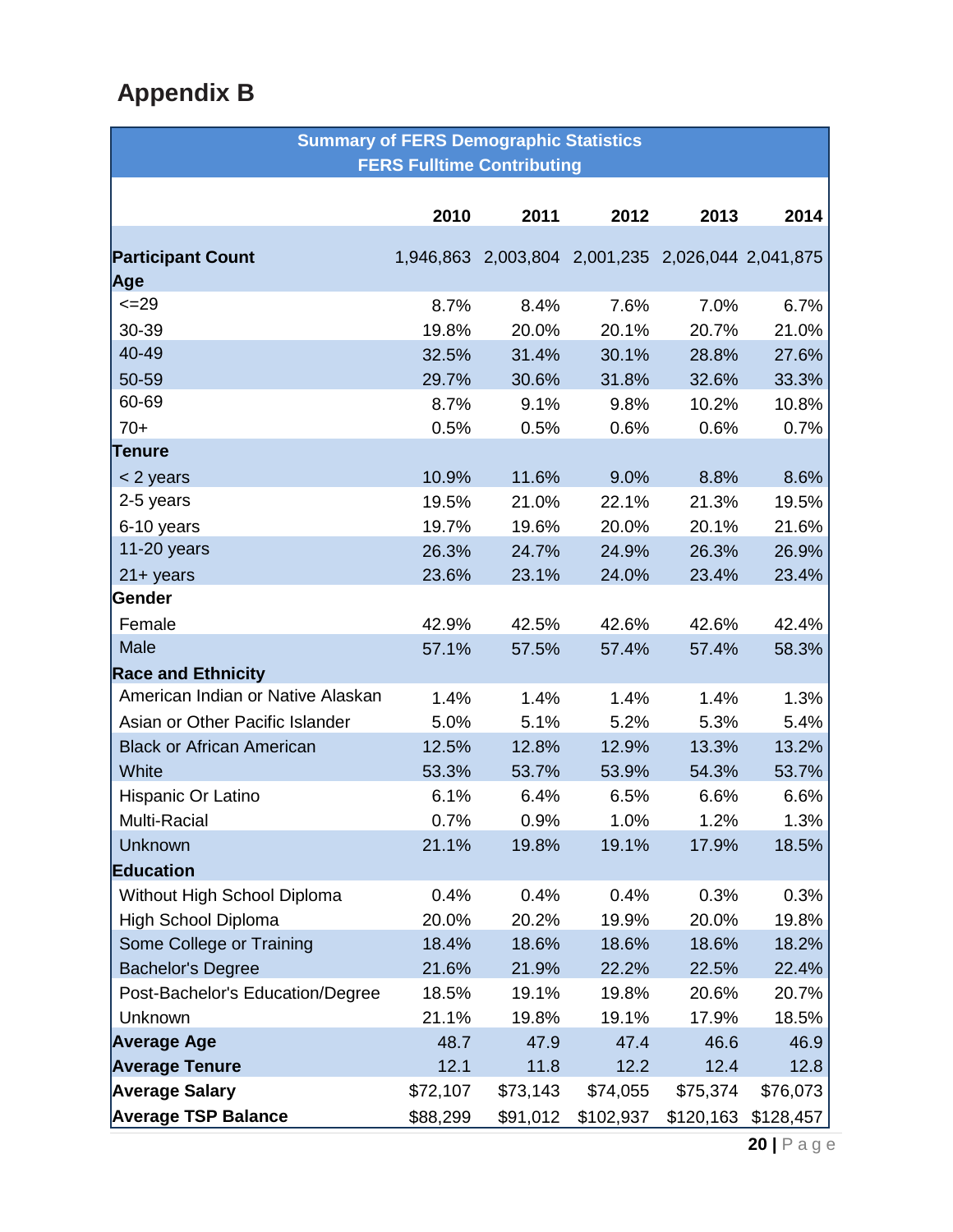# **Appendix C**

| <b>Summary of FERS Demographic Statistics</b> |                                       |          |          |          |          |  |  |  |  |
|-----------------------------------------------|---------------------------------------|----------|----------|----------|----------|--|--|--|--|
|                                               | <b>FERS Fulltime Non-contributing</b> |          |          |          |          |  |  |  |  |
|                                               |                                       |          |          |          |          |  |  |  |  |
|                                               | 2010                                  | 2011     | 2012     | 2013     | 2014     |  |  |  |  |
| <b>Participant Count</b>                      | 323,529                               | 279,948  | 259,894  | 249,699  | 238,470  |  |  |  |  |
| Age                                           |                                       |          |          |          |          |  |  |  |  |
| $=29$                                         | 12.1%                                 | 8.1%     | 5.8%     | 4.5%     | 3.5%     |  |  |  |  |
| 30-39                                         | 21.6%                                 | 20.0%    | 18.7%    | 18.3%    | 17.4%    |  |  |  |  |
| 40-49                                         | 33.0%                                 | 33.9%    | 33.3%    | 32.2%    | 31.1%    |  |  |  |  |
| 50-59                                         | 25.5%                                 | 29.0%    | 31.8%    | 33.6%    | 35.5%    |  |  |  |  |
| 60-69                                         | 7.2%                                  | 8.3%     | 9.6%     | 10.5%    | 11.6%    |  |  |  |  |
| $70+$                                         | 0.6%                                  | 0.7%     | 0.8%     | 0.9%     | 1.0%     |  |  |  |  |
| <b>Tenure</b>                                 |                                       |          |          |          |          |  |  |  |  |
| < 2 years                                     | 16.6%                                 | 6.9%     | 1.4%     | 1.4%     | 1.4%     |  |  |  |  |
| 2-5 years                                     | 26.8%                                 | 30.4%    | 28.1%    | 21.9%    | 14.7%    |  |  |  |  |
| 6-10 years                                    | 18.9%                                 | 19.9%    | 22.1%    | 24.2%    | 27.7%    |  |  |  |  |
| 11-20 years                                   | 21.8%                                 | 23.9%    | 26.8%    | 30.2%    | 31.9%    |  |  |  |  |
| $21 + years$                                  | 15.9%                                 | 19.0%    | 21.6%    | 22.3%    | 24.4%    |  |  |  |  |
| Gender                                        |                                       |          |          |          |          |  |  |  |  |
| Female                                        | 44.3%                                 | 43.3%    | 43.4%    | 43.6%    | 43.6%    |  |  |  |  |
| Male                                          | 55.7%                                 | 56.7%    | 56.6%    | 56.4%    | 56.4%    |  |  |  |  |
| <b>Race and Ethnicity</b>                     |                                       |          |          |          |          |  |  |  |  |
| American Indian or Native Alaskan             | 2.0%                                  | 2.0%     | 2.0%     | 2.0%     | 2.0%     |  |  |  |  |
| Asian or Other Pacific Islander               | 2.9%                                  | 2.7%     | 2.5%     | 2.5%     | 2.4%     |  |  |  |  |
| <b>Black or African American</b>              | 20.7%                                 | 20.7%    | 21.3%    | 21.9%    | 22.3%    |  |  |  |  |
| White                                         | 42.9%                                 | 40.3%    | 38.6%    | 38.4%    | 37.6%    |  |  |  |  |
| Hispanic Or Latino                            | 6.9%                                  | 6.6%     | 6.5%     | 6.8%     | 6.8%     |  |  |  |  |
| Multi-Racial                                  | 0.9%                                  | 0.9%     | 0.9%     | 1.0%     | 1.0%     |  |  |  |  |
| Unknown                                       | 23.6%                                 | 26.8%    | 28.3%    | 27.4%    | 28.0%    |  |  |  |  |
| <b>Education</b>                              |                                       |          |          |          |          |  |  |  |  |
| Without High School Diploma                   | 0.8%                                  | 0.8%     | 0.8%     | 0.8%     | 0.8%     |  |  |  |  |
| <b>High School Diploma</b>                    | 32.1%                                 | 30.5%    | 29.2%    | 29.8%    | 29.5%    |  |  |  |  |
| Some College or Training                      | 22.1%                                 | 21.6%    | 21.5%    | 21.6%    | 21.4%    |  |  |  |  |
| <b>Bachelor's Degree</b>                      | 12.4%                                 | 12.0%    | 11.8%    | 12.0%    | 11.9%    |  |  |  |  |
| Post-Bachelor's Education/Degree              | 8.8%                                  | 8.4%     | 8.3%     | 8.3%     | 8.3%     |  |  |  |  |
| Unknown                                       | 23.8%                                 | 26.8%    | 28.3%    | 27.4%    | 28.0%    |  |  |  |  |
| <b>Average Age</b>                            | 47.4                                  | 47.8     | 47.9     | 47.5     | 48.2     |  |  |  |  |
| <b>Average Tenure</b>                         | 9.6                                   | 10.8     | 12.2     | 13.0     | 14.3     |  |  |  |  |
| <b>Average Salary</b>                         | \$56,461                              | \$59,248 | \$60,574 | \$61,394 | \$63,616 |  |  |  |  |
| <b>Average TSP Balance</b>                    | \$13,333                              | \$16,877 | \$20,355 | \$24,182 | \$27,949 |  |  |  |  |